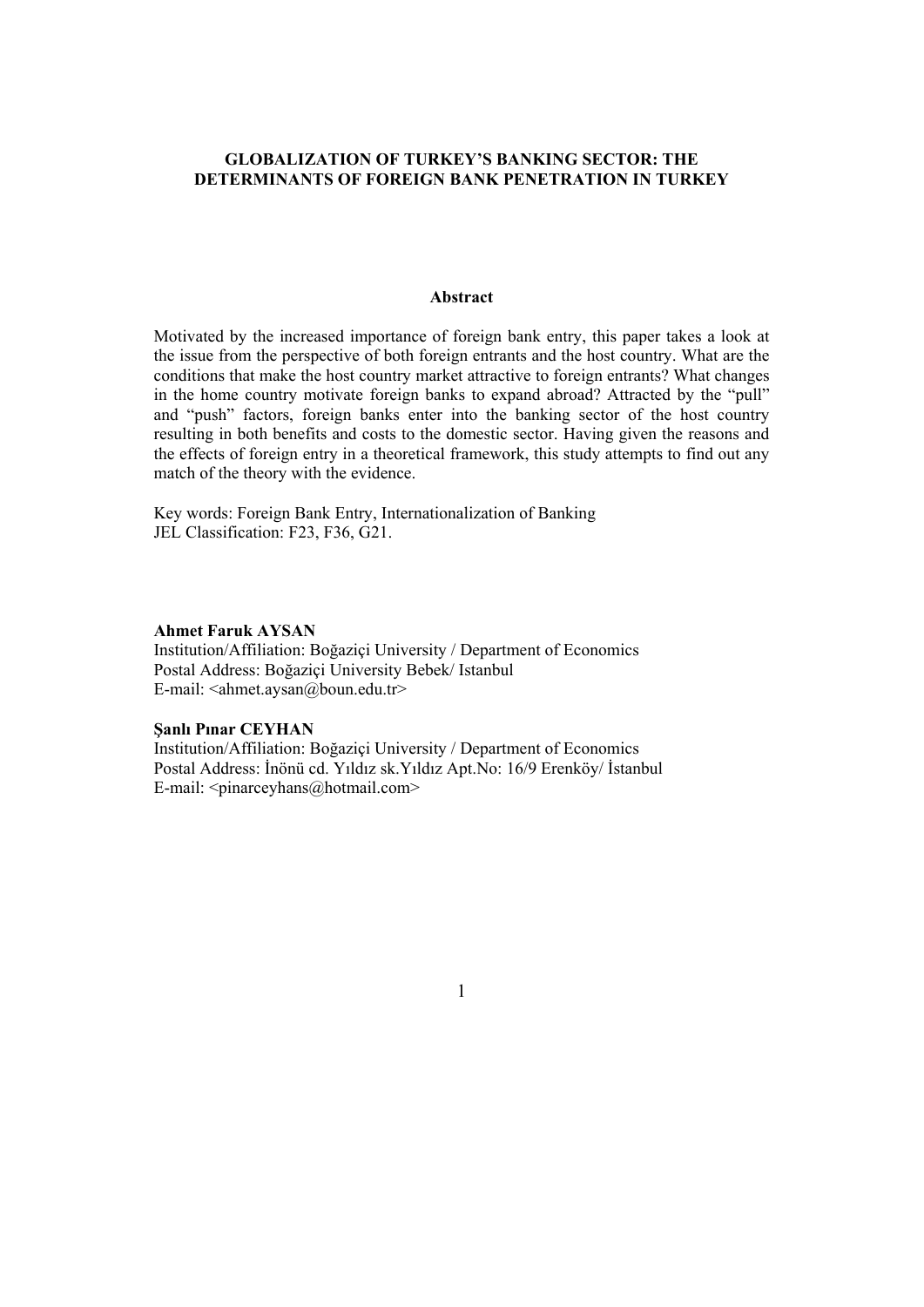# **GLOBALIZATION OF TURKEY'S BANKING SECTOR: THE DETERMINANTS OF FOREIGN BANK PENETRATION IN TURKEY**

# **1. INTRODUCTION**

The question of "What should be the maximum share of foreign banks in the Turkish banking industry?" still remains unanswered in spite of various views. Therefore this study aims at laying the foundation for future studies to find a proper answer taking into account the evidence from different countries.

Driven by the pull- and push-factors, foreign banks enter into the host country's financial market. While foreign entry may come after financial crisis in developing countries, it is low level of competition in the host country, deregulation and access to new customer base that lead to foreign entry in developed economies. In addition to these "pull" factors, low profits and regulatory restrictions in the home country bring about the widespread internationalization acting as the "push" factors.

Along with the underlying reasons, this study examines the effects of foreign bank entry. Foreign banks bring both benefits and costs to the host country's banking industry. They bring with them new technology and risk management techniques; funds for the banks in need; regulations that can reduce the amount of financial capital that may flee the country in times of crisis; continued lending following shocks that can affect the local banking sector negatively. Additionally, foreign banks improve the quality of corporate governance increasing the efficiency of banks and stabilize the economy. Risks from foreign entry are the other side of the coin. Among the possible risks are negative shocks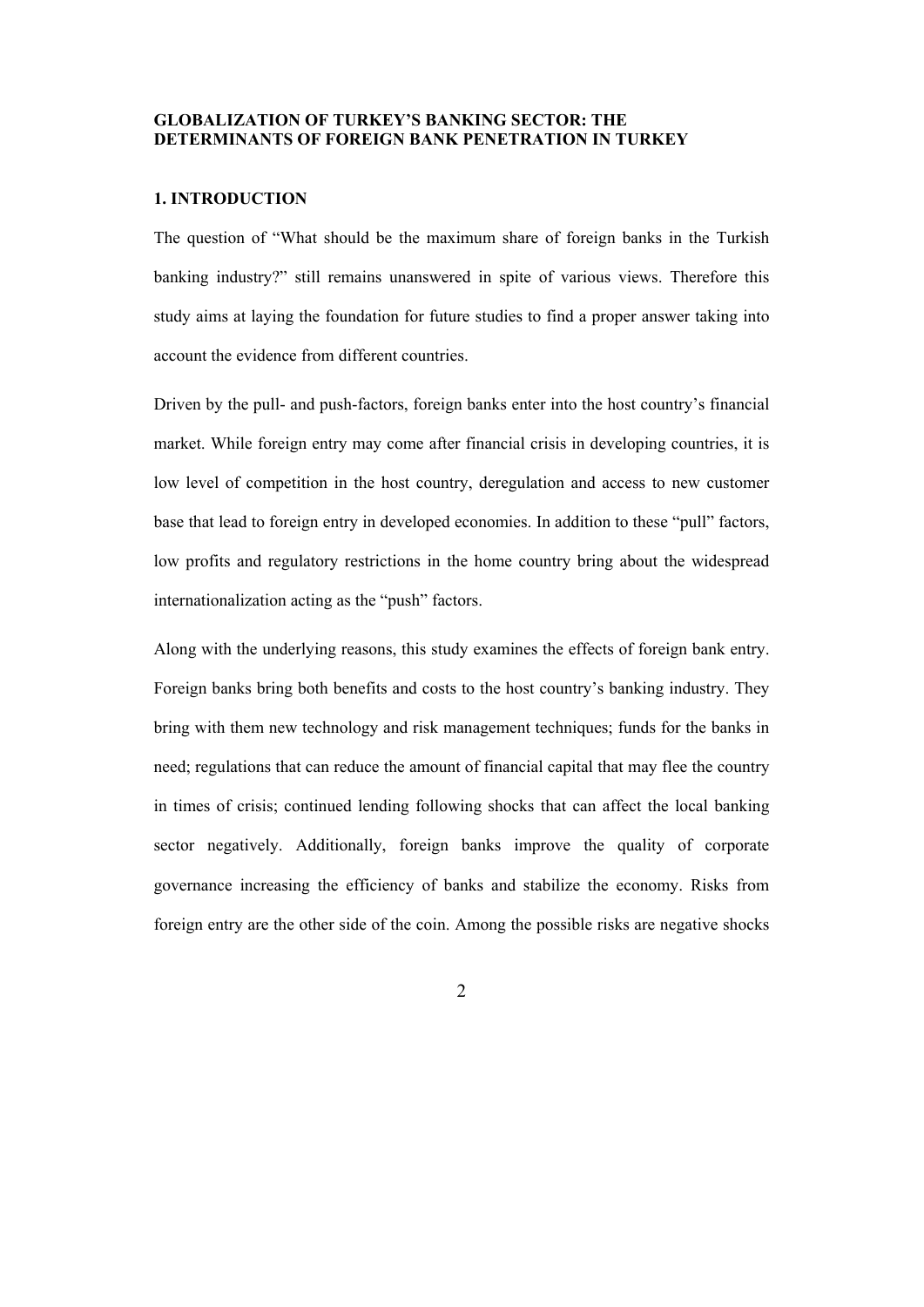causing instability in the domestic market; increased competition leading to weaker local banking sector; the possibility of the foreign banks' not providing funds in times of trouble; the inability of regulations in the host country to control foreign bank operations. Built on this basis, in the next section motivations behind foreign entry are explored which is followed by the section covering the case of Turkey.

## **2. REASONS FOR THE RECENT SPREAD OF FOREIGN BANKING**

Looking at the issue from the perspective of both foreign entrants and the host country is crucial to understand the subject better. What attracts these banks so much that they are ready to undertake the risks of expanding abroad? What do the two sides expect from internationalization? This section deals with the issue under two headings, one dealing with the "push" factors and the other dealing with the "pull" factors. (Kraft, 2002 :7)

### **2.1. Expectations of the host country from foreign entry**

Countries that are in the process of liberalization or that have high amounts of debt see internationalization as a solution. Increasing the international trade, improving technology in order to modernize the domestic banking sector, increasing the product and service variety, encouraging savings are some other expectations of the host country from internationalization. Moreover, some countries prefer to finance growth with minimum cost and on a long term basis when possible. After a crisis period, for instance, these countries try to attract foreign banks which, in return, could take advantage of the lower prices in the host country market. (Çakar, 2003:21) As an evidence, following the Asian crisis, governments relaxed entry barriers resulting in an increased amount of foreign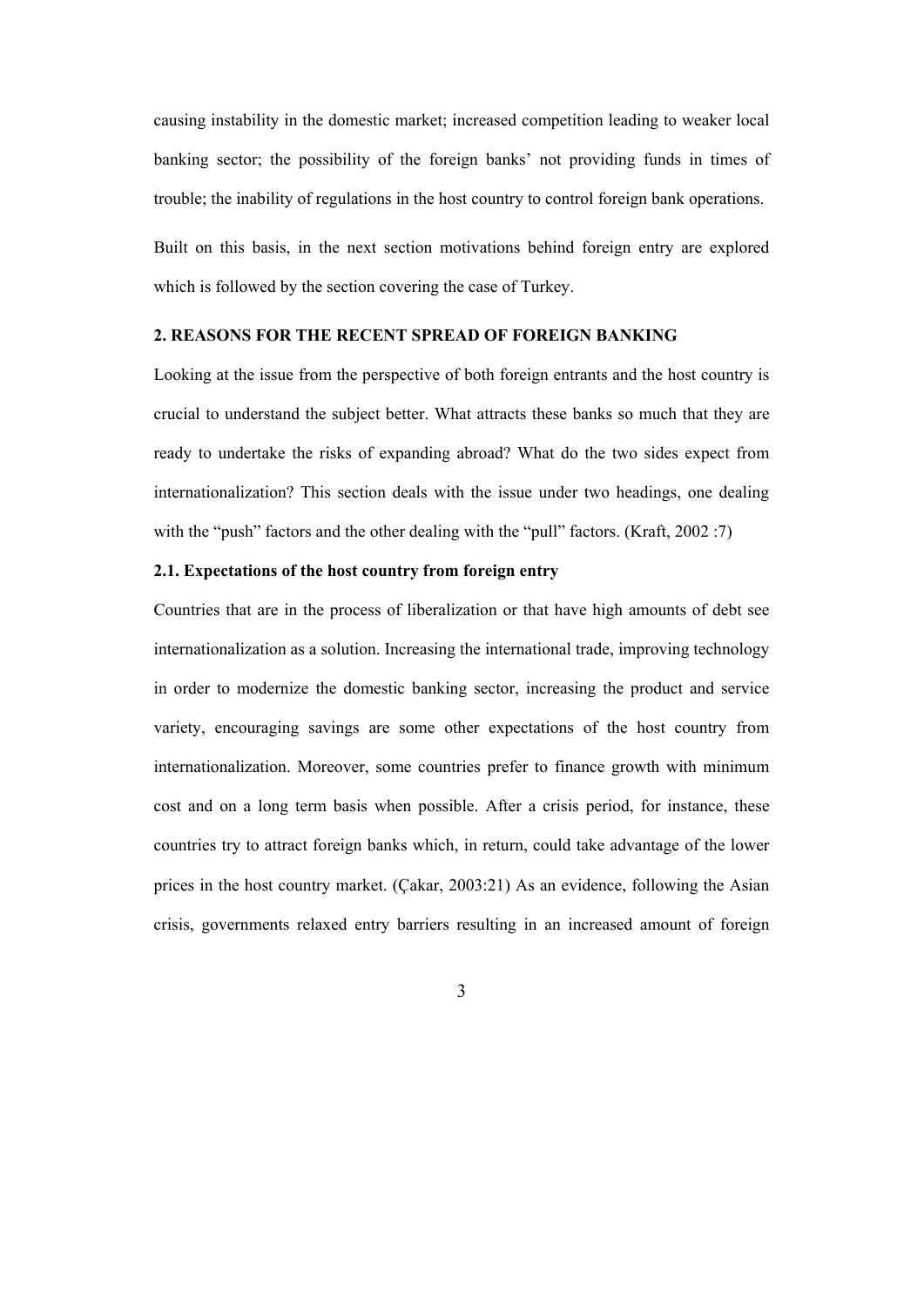participation. (Domanski, 2005:71; Montgomery, 2003:3) In addition, low level of competition in the host country and access to new customer base also act as pull factors that motivate countries to expand abroad. (Kraft, 2002 :7) In contrast to Kraft (2002), however, Coppel and Davies (2003 :22), Weller (2001 :12), Berger *et al*. (2000 :7) conclude that deregulation, but not the pull factors, attract foreign entry.

#### **2.2. Expectations of foreign banks from internationalization**

In addition to the above factors, low profits and regulatory restrictions in the home country lead to the widespread internationalization acting as the "push" factors. (Kraft, 2002 :7) Historically, bank internationalization followed the economic integration of countries. Currently, however, there is more than this in expanding abroad. Grubel's theory of internalization has lost its relevance. Grubel suggests that the main advantage of foreign banking is the *information and personal contacts between banks and a manufacturing firm's parent in a foreign country at a low cost*. Supporting this view, Buch (2000 :37) and Green, Murinde and Nikolov ( 2002 :178) also suggest that foreign banks go after their customers, which has been possible and much easier thanks to globalization and the removal of entry barriers along with the reforms facilitating their entrance into the host country market. (Tschoegl, 2003 :20) However, Du (2003 :287) found that while lending, foreign banks give priority to the borrowers other than the ones from the home country. Therefore, Grubel's explanation becomes less relevant for foreign entry to emerging economies' retail banking sector as in Latin America where some European banks (BSCH, BBVA, HSBC and ABN Amro) have customers without any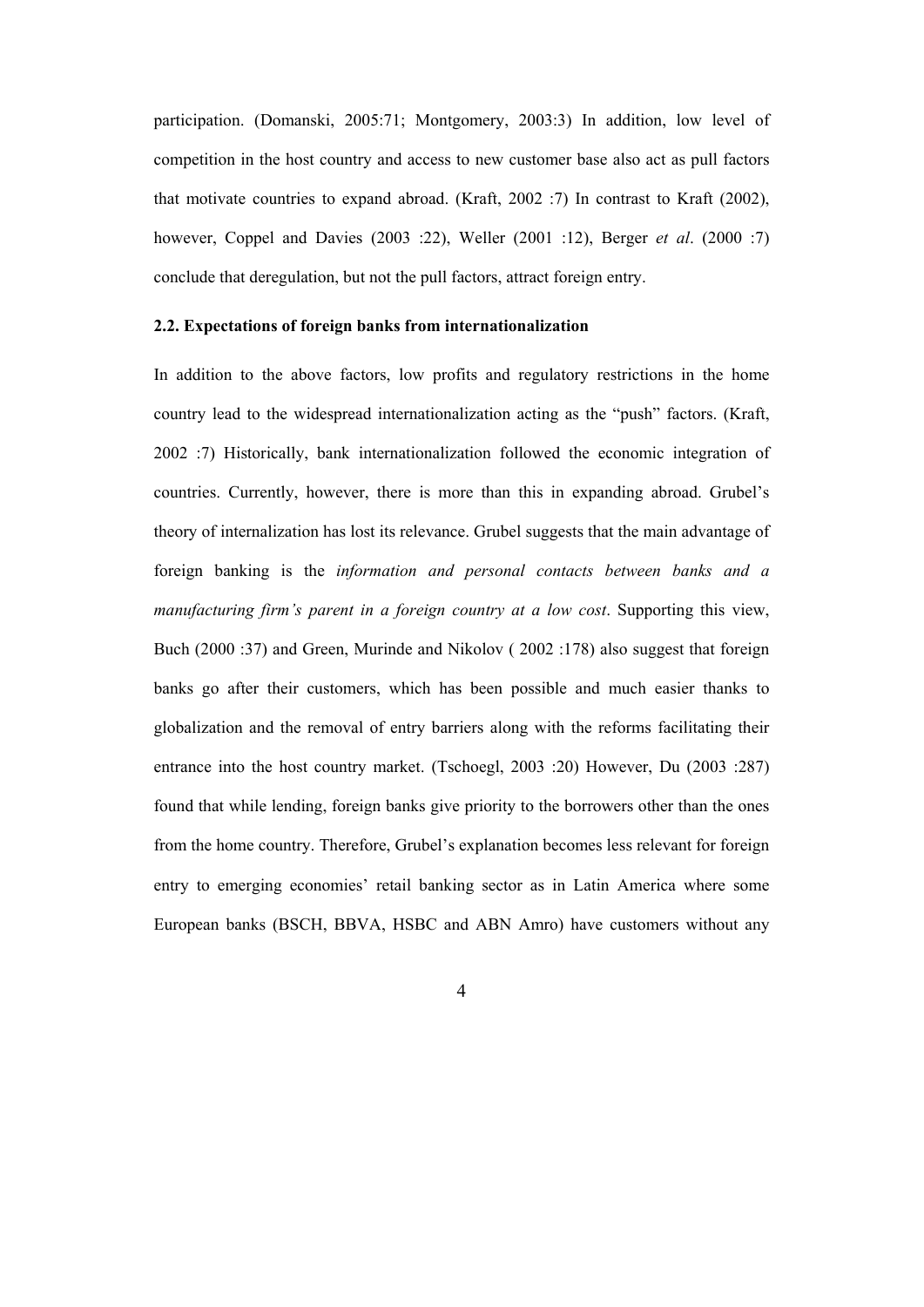relationship before the entry. In the past, multinational banks mainly worked for home country customers and provided local firms with access to international financial markets. Today, main purpose of these multinational banks is diversification and integration to domestic markets. (Paula, 2003 :3)

On the determinants of foreign entry, Magri et al. (2005 :1299) study for the case of Italy suggests that one reason for the entry is the difference between the domestic and foreign interest rates. This view is also shared by some studies on the U.S. case. With respect to the US case, it is also shown that there is a positive relationship between bank presence in the US and the variables such as foreign investment, foreign trade and the size of banking sector in the parent country.

#### **3. COST-BENEFIT ANALYSIS**

Driven by one or more of the above motives, banks expand abroad. But, what do they bring to the host country's financial system, especially during times of crisis? On the effects of foreign bank presence in the times of crisis, Beck et al. (2003 :10) found that the likelihood of a crisis and the number of restrictions for foreign entry are positively correlated. Therefore, the liberalization process makes countries stronger against a possible crisis since with less regulatory restrictions, domestic banking system becomes more efficient and stronger against possible crisis. Tschoegl (2003 :20) stresses this point suggesting that banking crises have more to do with the limitations on foreign entry rather than mere entry.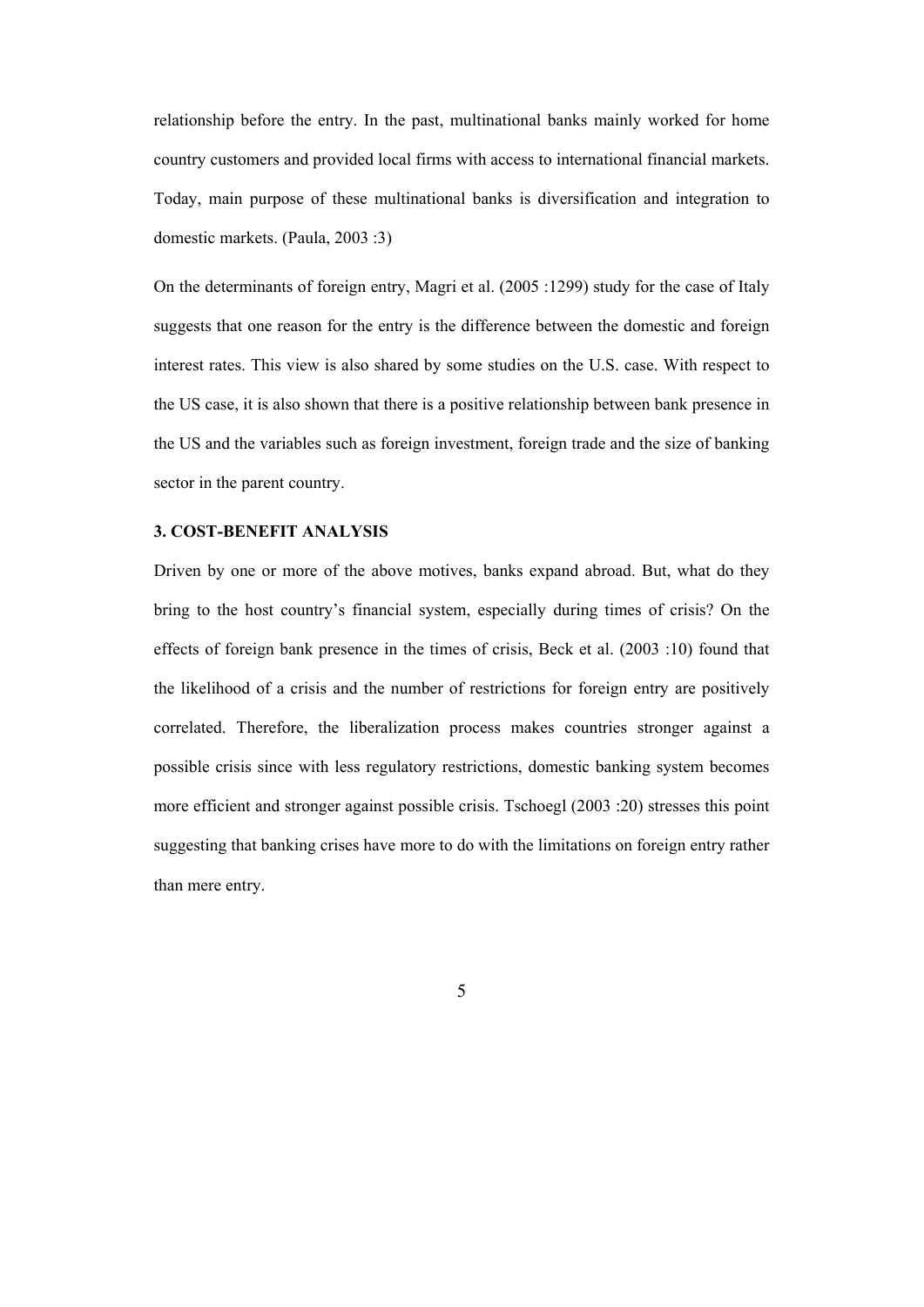In the literature, many results are put forward as benefits of and costs from foreign entry. Foreign banks bring with them 1) New technology and risk management techniques (this is defined as the rehabilitator role of foreign banks in the literature); 2) Increased aggregate lending leading to higher growth rates and acting as a buffer following possible negative shocks (these funds benefit the domestic sector as long as they complement rather than substitute for domestic sources of finance); 3) Regulations reducing the amount of financial capital that may flee the country in times of crisis. (Gupta, 2002:27; Jeon et.al., 2006 :84; Claessens and Lee, 2002 :22) Moreover, foreign banks gain the confidence of the customers based on their reputation in their country of origin and they bring potential entrepreneurs and investors for other sectors as well as networks for foreign trade. (Keren and Ofer, 2002:17)

In addition to the above factors, Bonin et al. (2005 :49) and Levine (2001 :689) support the view that foreign banks bring more benefit than harm to the domestic market, and argue that foreign banks help improve the quality of corporate governance, which increases the efficiency of banks. Furthermore, weak domestic banks taken over by foreign banks are upgraded by international rating agencies (Cardenas et al., 2003), new financial products and services are introduced which increases the competition in the domestic banking sector. (Lwiza and Nwankwo, 2002 :42; Guillén and Tschoegl, 2000 :10) Foreign banks also act as an instrument of reform when the governments permit foreign banks to change the structure of the banking system. (Tschoegl, 2003 :23)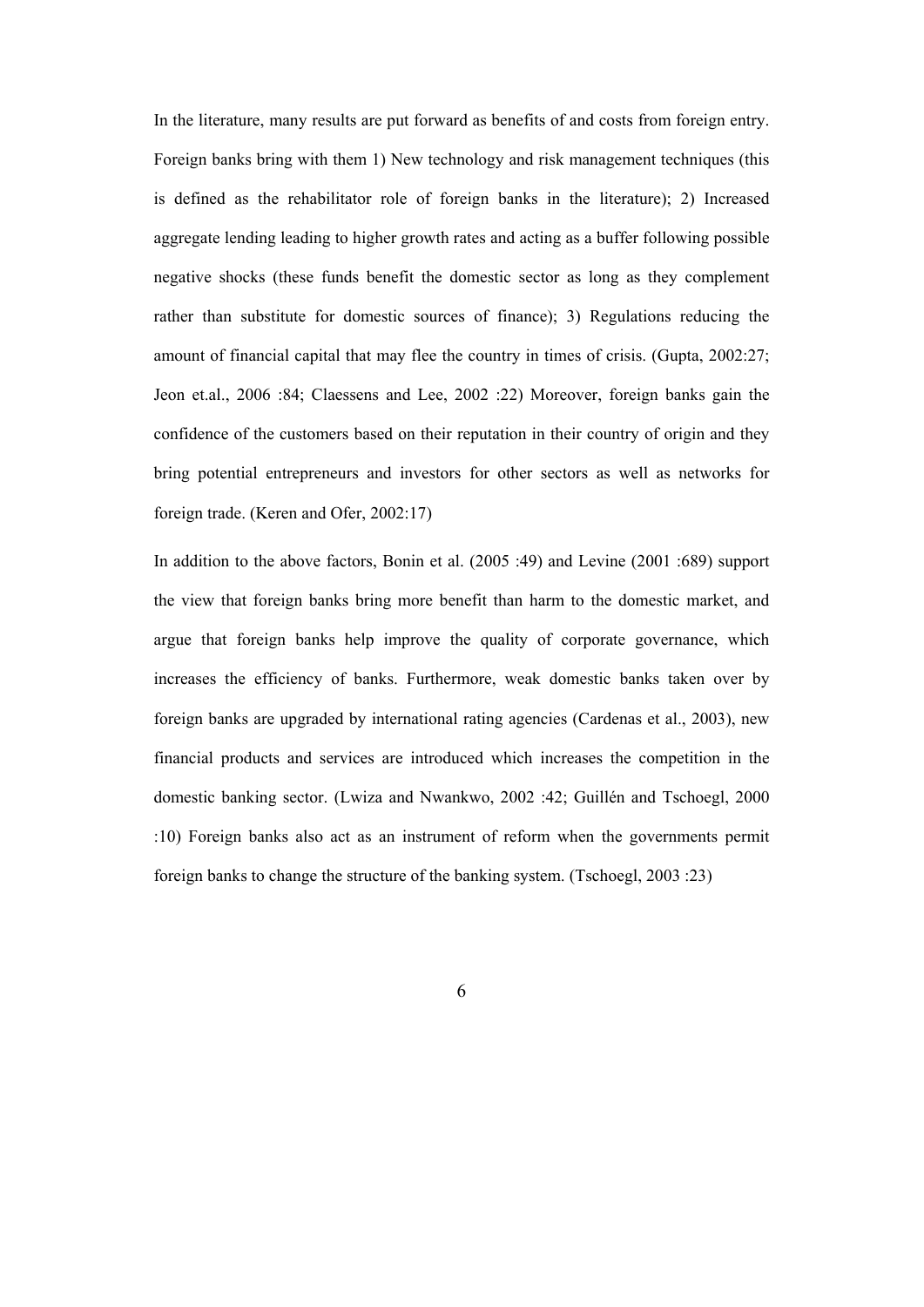Stabilization is another effect of foreign penetration. As a result of being more conservative during the lending process and being less prone to domestic business cycles, foreign banks are not much affected by the crisis in the host country as the domestic ones. This stabilizing role and the other benefits, however, are limited by the fact that foreign bank share in the market is little, they operate at a distance and in a foreign environment, and this limitation may be directed from the parent country. (Tschoegl, 2003:31; Cardenas et al., 2003:9) With respect to the stabilization effect, Martinez Peria et al. (2002 :6) study on Latin American countries showed that foreign bank responsiveness to the host country shocks increased in time, and this response is more towards the positive shocks in the host country than to the negative ones. At this point, one thing that deserves to be mentioned is the finding by Peek and Rosengren (2000:3) that the reverse could also be the case, as in Japan where foreign banks were much more affected than the domestic ones by the crisis.

Berger et.al. (2000 :23) show that foreign banks are less efficient in terms of profits and costs than domestic ones in the case of developed countries. However, when developing countries are concerned, foreign banks appear to be more efficient than domestic banks. (Jeon et.al., 2006 :100) One challenging view comes from Montinola and Moreno (2001:16) who suggest that, in the short run, efficiency increase is not guaranteed and that foreign bank entry improves efficiency only if it exceeds a certain level that can offset the negative incentive effects.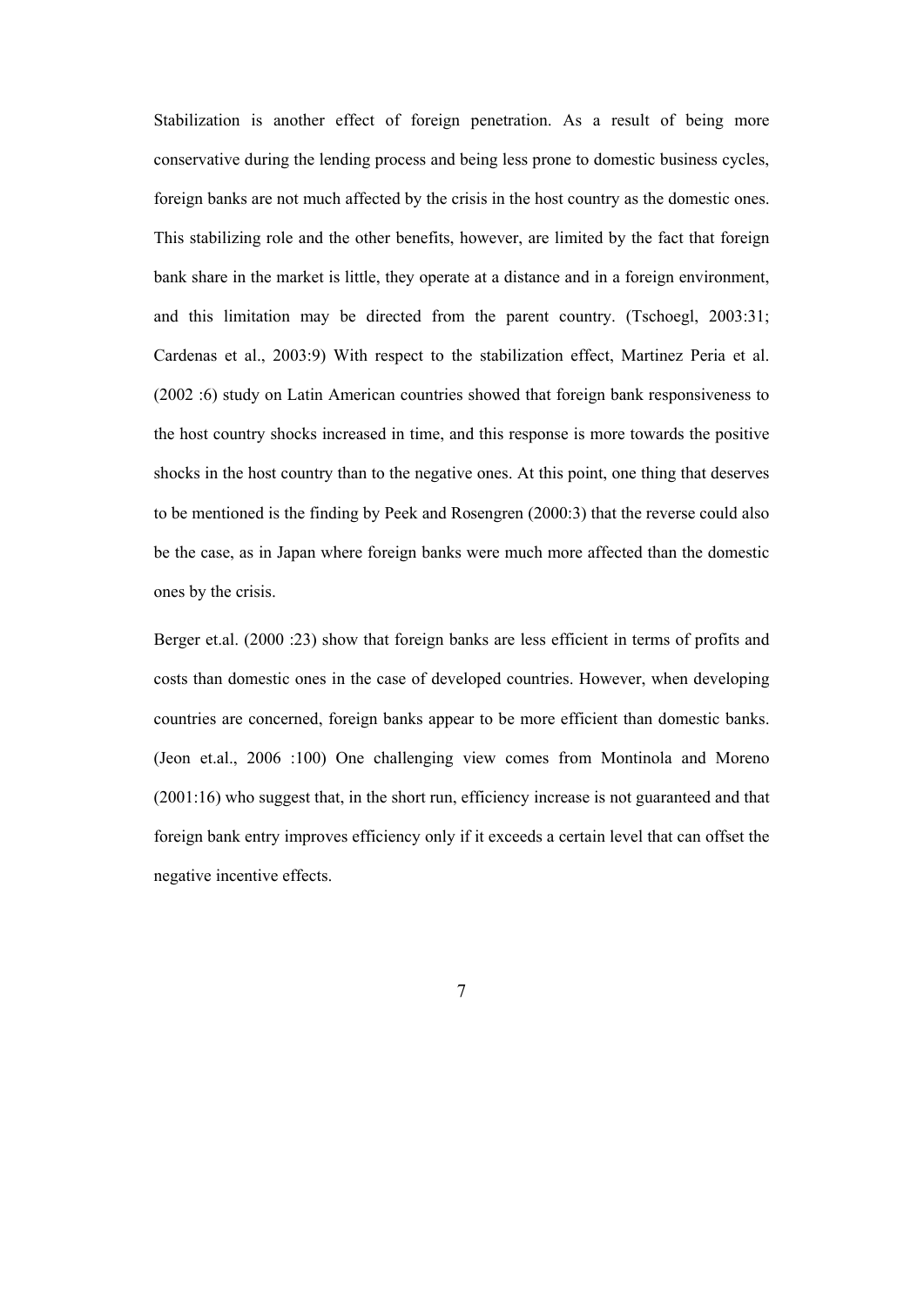Lensink and Hermes (2004:8) analyses the short term effects of foreign entry on the local bank behavior. Their conclusion is that the less developed the country, the higher the cost of foreign entry. For the highly developed countries, however, it is harder to reach a conclusion since foreign entry may be related to some factors other than the cost of entry.

It is not always the case that foreign banks bring benefits to the local market. In fact, risks from foreign entry are the other side of the coin. Among the possible risks are; 1) Negative shocks causing instability in the domestic market; 2) The possibility that the foreign banks may not provide funds in times of trouble; 3) The inability of regulations in the host country to control bank behavior; (Gupta, 2002 :28) 4) Weaker local banking sector and lower asset quality of local banks resulting from increased competition; (Mathieson and Schinasi, 2000 :155; Jeon et al., 2006 :84; Gupta, 2002 :28) 5) Increased foreign deficits as a result of profit transfers. (ATO Report, 2006)

Researchers against foreign bank entry claim that foreign banks capture the best customer segment and leave the domestic banks with the remaining risky customer group. However, Montgomery (2003:8) claims in response that foreign banks enter the banking sector targeting a specific segment, and thus they will not dominate the whole market.

There are arguments that foreign banks have a destabilizing effect because when the conditions that attracted foreign banks disappear, foreign banks tend to sell their subsidiaries to local banks and investors. (Tschoegl, 2003:9) This destabilizing effect from foreign bank presence may lead to a crisis. Crystal, Dages and Goldberg (2002:4) suggest, however, that there is no evidence of foreign banks leaving the country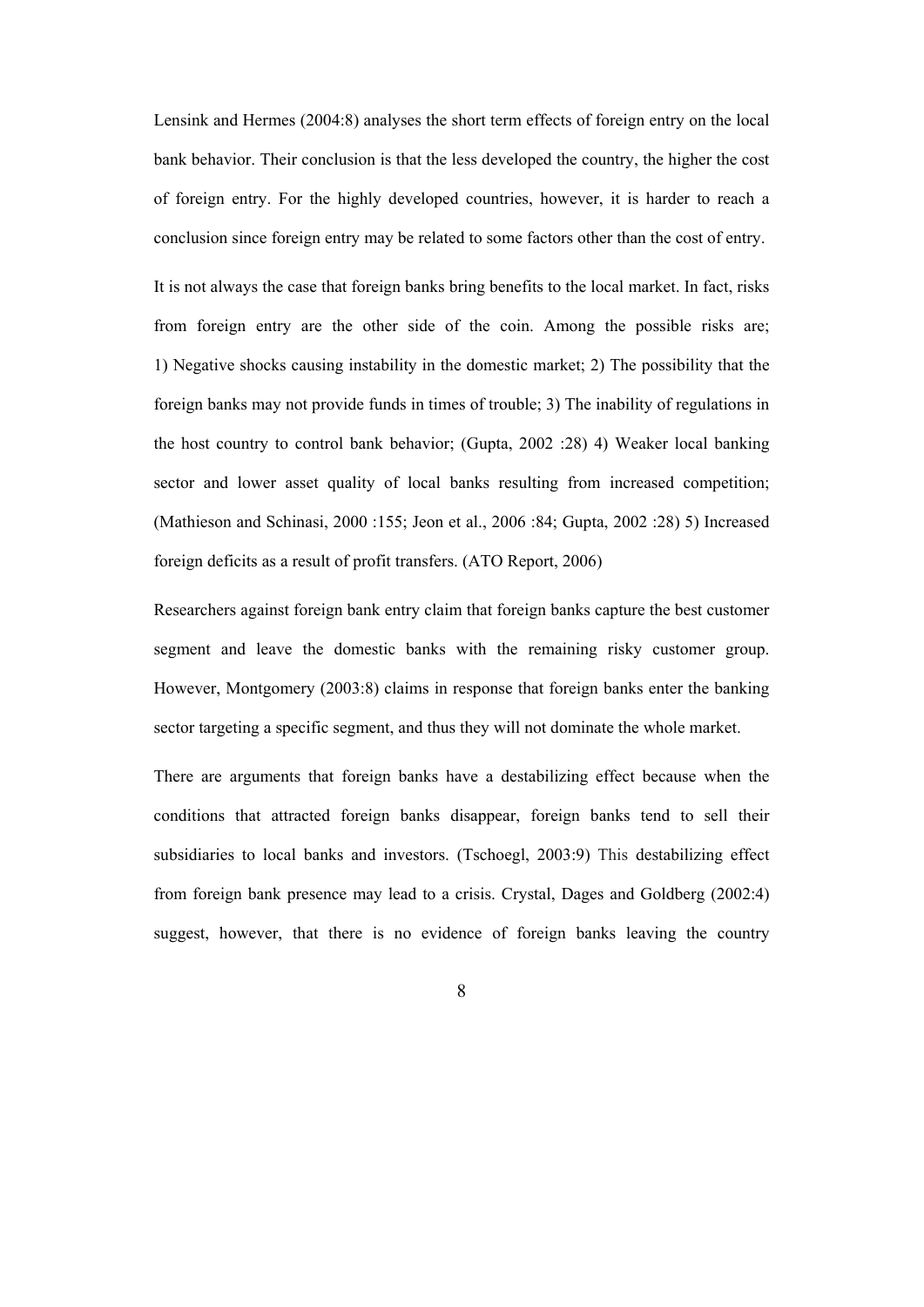immediately after a possible crisis. Another view in this respect comes from Demirgüç-Kunt and Detragiache (1998:26) who suggest that bank crisis can also occur even if depositors do not withdraw their money. The reason may just be creditors' exiting the country or banks' becoming insolvent.

While the above arguments apply to all banks in the sector, the biggest impact of foreign banks is unlikely to be on every existing bank in the host country. The chances that the least efficient domestic banks will improve after foreign entry are lower compared to those of banks already operating closer to international standards. (Green, Murinde and Nikolov, 2003 :15)

Literature on foreign bank entry cannot be covered without mentioning its effects on development which is the eventual aim of economic policies. According to Lee (2004:13), as the number of foreign banks increase, excess profits are eliminated, resulting in socially optimal results. A stable and well-functioning banking system is critical for economic growth and development and this makes the relationship between bank performance and development crucial. (Barth and Caprio, 2005:178) Research shows that restrictions on foreign entry constrain productivity growth and financial development, and increase risks in the financial sector. (World Bank, 2005) Gupta (2002:28) supports this view arguing that international capital flows, thus foreign entry is crucial for long-term development. However, for this aim to be reached, long-term reforms should be undertaken which help the financial development of the region. Import tariffs should be decreased, cronyism should be eliminated, foreign exchange regime and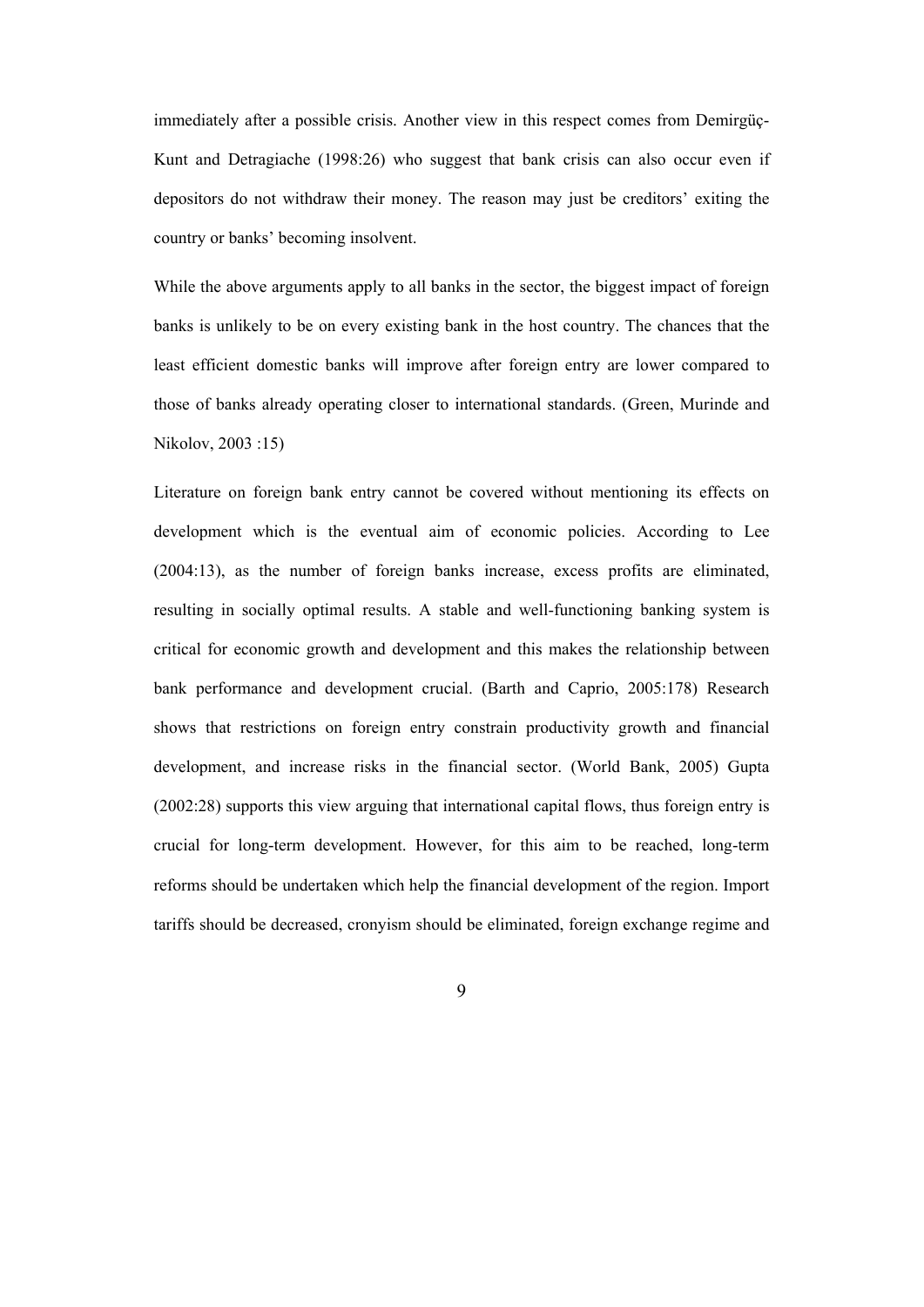bank regulations should be strengthened, technology and human skill in private sector need to be supported. In contrast to most of the existing studies on the relevant subject, Lensink and Hermes (2004:8) suggest that the impact of foreign entry varies with the level of economic development.

One line of study about foreign entry concerns the regulations in the banking sector. There is an important relationship between the type of the regulatory system in a country and the development of the financial markets. The weaker the bureaucracy, the stronger the regulations are and the more fragile the banking system against crisis is. (Demirgüç-Kunt and Detragiache, 1998:32) Regulation also affects the activities of foreign banks. In Slovenia, for instance, liberalization of foreign borrowing by residents and the abolition of interest rate ceilings on deposits led to a more competitive environment after 1999.

There is great diversity in banking supervisory and regulatory practices around the world (Barth and Caprio, 2005:39). In countries with an open, democratic and competitive environment, restrictions to foreign entry is less relative to in countries with a closed, autocratic and uncompetitive environment. Based on their research, Barth and Caprio conclude that countries should not impose strong restrictions on bank activities, should support transparency and private monitoring. They also suggest that governments should not intrude into the financial market, but just support it. In line with this view, Demirgüç-Kunt and Detragiache (1998:32) found out that financial liberalization increases the probability of foreign entry. However, the impact is less in the case of strong institutional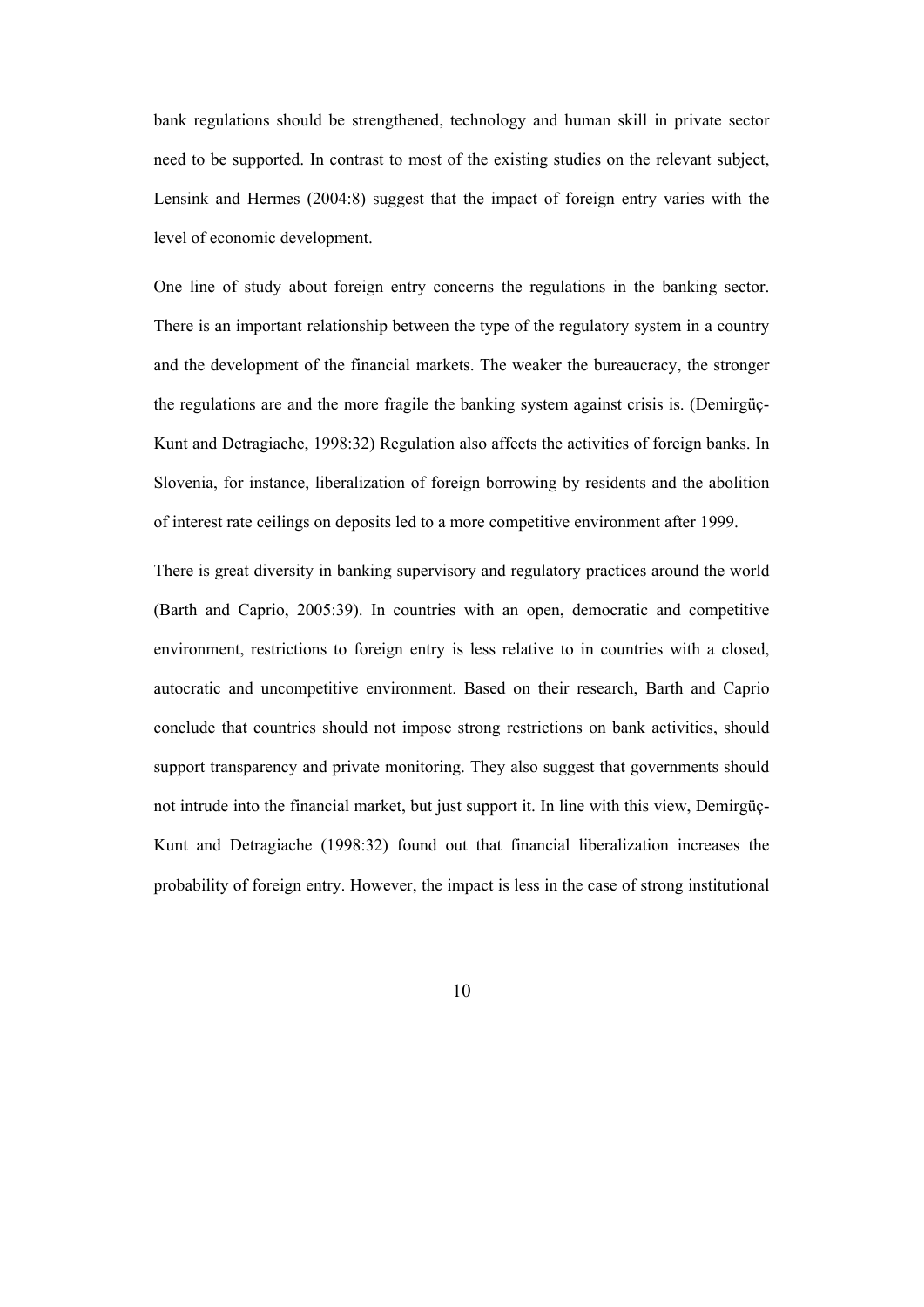environment where there is less corruption, more efficient bureaucracy and effective law enforcement, supporting the findings of Lensink and Hermes (2004:4).

In addition to the above risks and benefits to the host country, there are also studies mentioning the costs of internationalizing to the foreign entrant. These banks incur costs while searching for where to expand, and during the period of adaptation to the new legal environment. (Keren and Ofer: 16, 2002)

As an addition to the numerous studies on foreign bank behavior which focused on the developed countries, Goldberg, Dages and Kinney (2000 :18) extended the case for developing countries and suggest that in Argentina and Mexico, the differences in behavior during crisis do not stem from the origin of banks (foreign or local) but from their status (public or private). They also suggest that there is no evidence of foreign banks causing instability in the local market. Following the same line of study, Clarke et al. (2002 :18) have tried to find out the reasons and results of foreign entry. Previous studies on developed countries show that foreign banks are less efficient than the local ones as in the case of the USA which may be due to cultural or linguistic reasons. However, as far as developing countries are concerned, the relationship turns upside down.

Looking at the issue from the perspective of UN, the conclusion is that foreign banks have not satisfactorily played their role meeting the expectations: Foreign entrants were supposed to decrease the vulnerability to adverse shocks, but the result was just contrary to the expectations. While they were supposed to improve the risk administration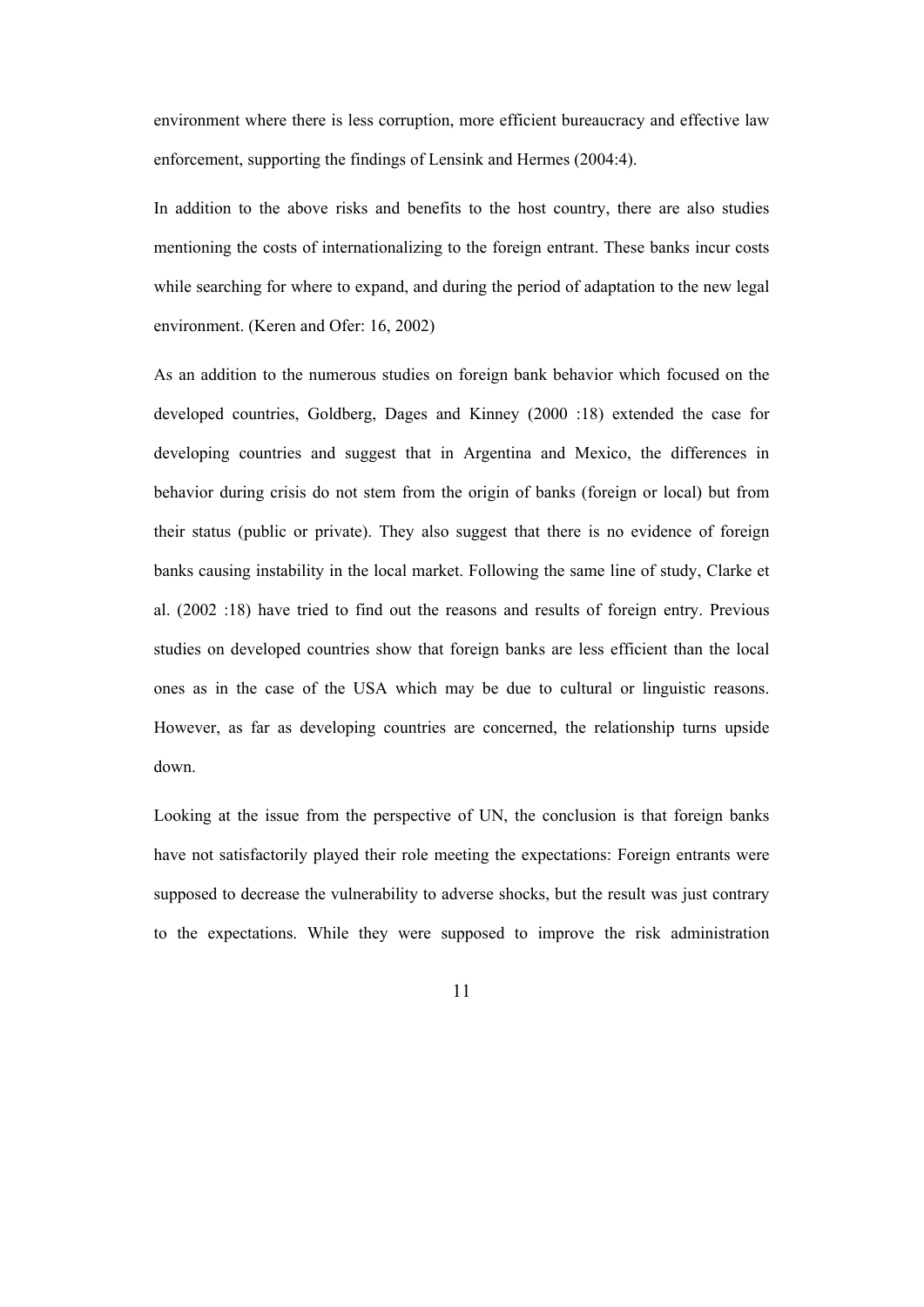techniques, they used conservative policies. Furthermore, limitations were imposed on the home country support although unconditional support was expected. (ECLAC, 2002)

### **4. FOREIGN ENTRY TO TURKEY**

## **4.1. A brief historical account of financial liberalization in Turkey**

November 2000 and February 2001 financial crises led to a process of restructuring of the Turkish banking sector as a result of which banks and financial institutions started to operate in a more efficient way. In 2000, Banking Regulation and Supervision Agency (BRSA) was established in order to undertake the task of auditing the sector in single hand. (Al and Aysan, 2006 :3) In 2001, Central Bank Law was modified so that price stability became the primary goal of the monetary policy which alleviated the problem of chronic inflation. Since the crises period, Turkish banking industry grew in size, reaching 75% of the financial system. In 2003, credit volume increased in the domestic banking sector among the possible reasons of which are the trend towards consumer banking, increase in consumer credits and credit cards. (Activeline, Sep.2005:1) November 2000 and February 2001 crises also increased the desire of foreign banks to take over Turkish banks cheaply, and the number of branches and personnel decreased due to mergers and acquisitions following the crises. (Çakar, 2003:24) However, foreign bank share did not shrink after the crises. On the contrary, foreign banks accepting deposits increased their share from 6.64% in September 2000 to 7.3% in March 2001. Additionally, these banks provided the domestic banks that are liquidity constrained with funds and increased their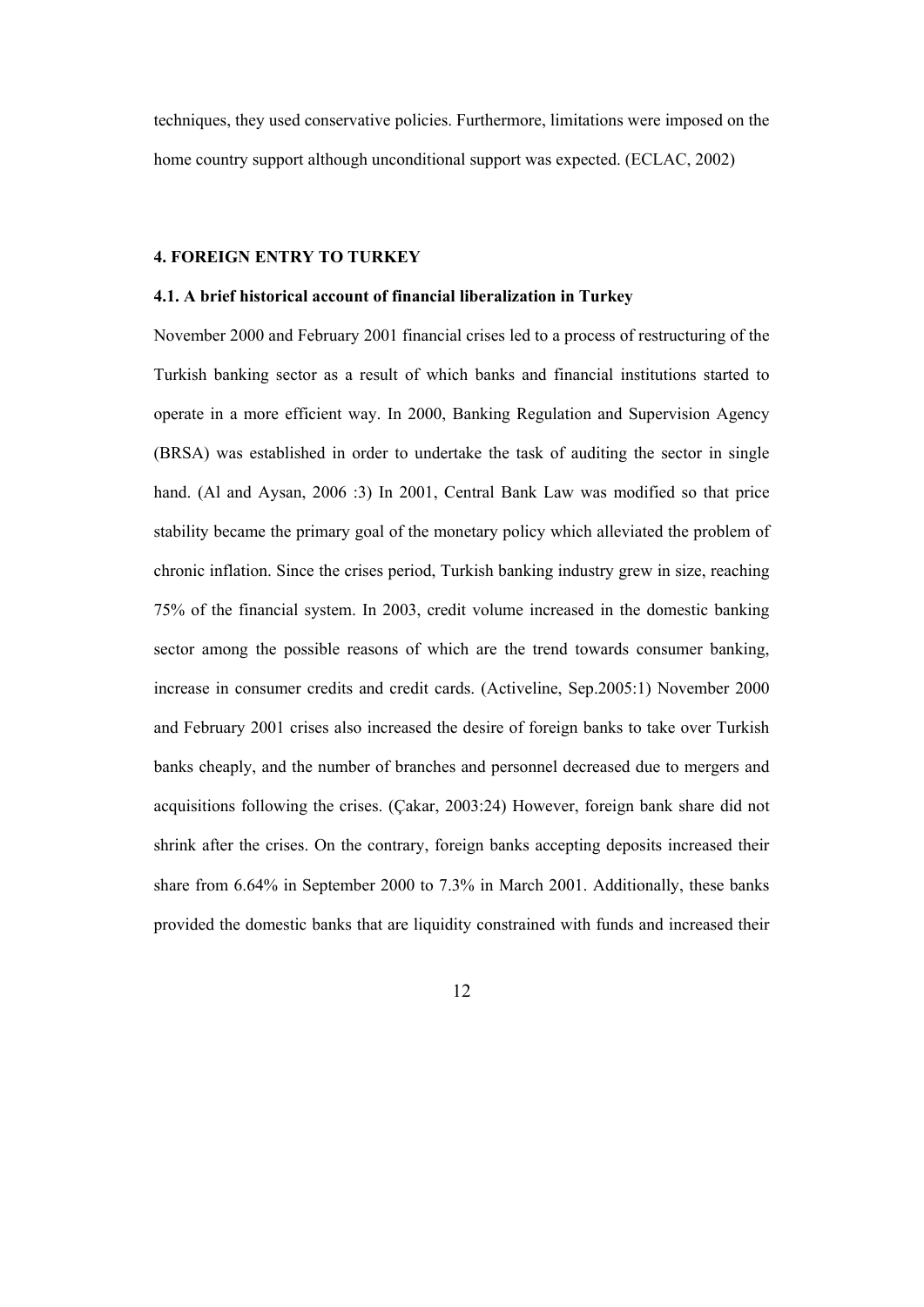interest income. These foreign banks were the only group of banks that made profits during September 2000-December 2001 period and were the ones with the highest interest margin. The fact that foreign banks decreased in number is just due to some foreign banks' changing status and being classified under the private bank group thereafter.

Since 2002, Turkish banking system has recovered from the effects of crises and as of 2004 the system has become stronger. The share of the foreign banks in Turkey has now reached 28.3% which increases to 50% if the shares they purchased in the stock exchange are taken into account. Moreover, the asset size of some foreign banks in their home countries is bigger than the size of Turkish banking industry as a whole. All these reduce the competitive advantage of domestic banks. Therefore, as BRSA Report suggests, foreign banks that will enter the industry should not only be the ones seeking high profits but also the ones that could act as a bridge between the home country and the host country industries.

## **4.2. The Underlying Reasons for Foreign Entry to Turkey**

Foreign banks, which are stuck at low profit levels and which do not have further growth opportunities in their home countries can experience higher profits by increasing their share of domestic debt in the host country market they enter into. (Beşinci, 2005) As an example, the European Union banking system which has been growing on average at 1% has not been much profitable for about ten years, and this motivated the banks in the EU towards consolidation. However, in time, after large scale consolidations, the only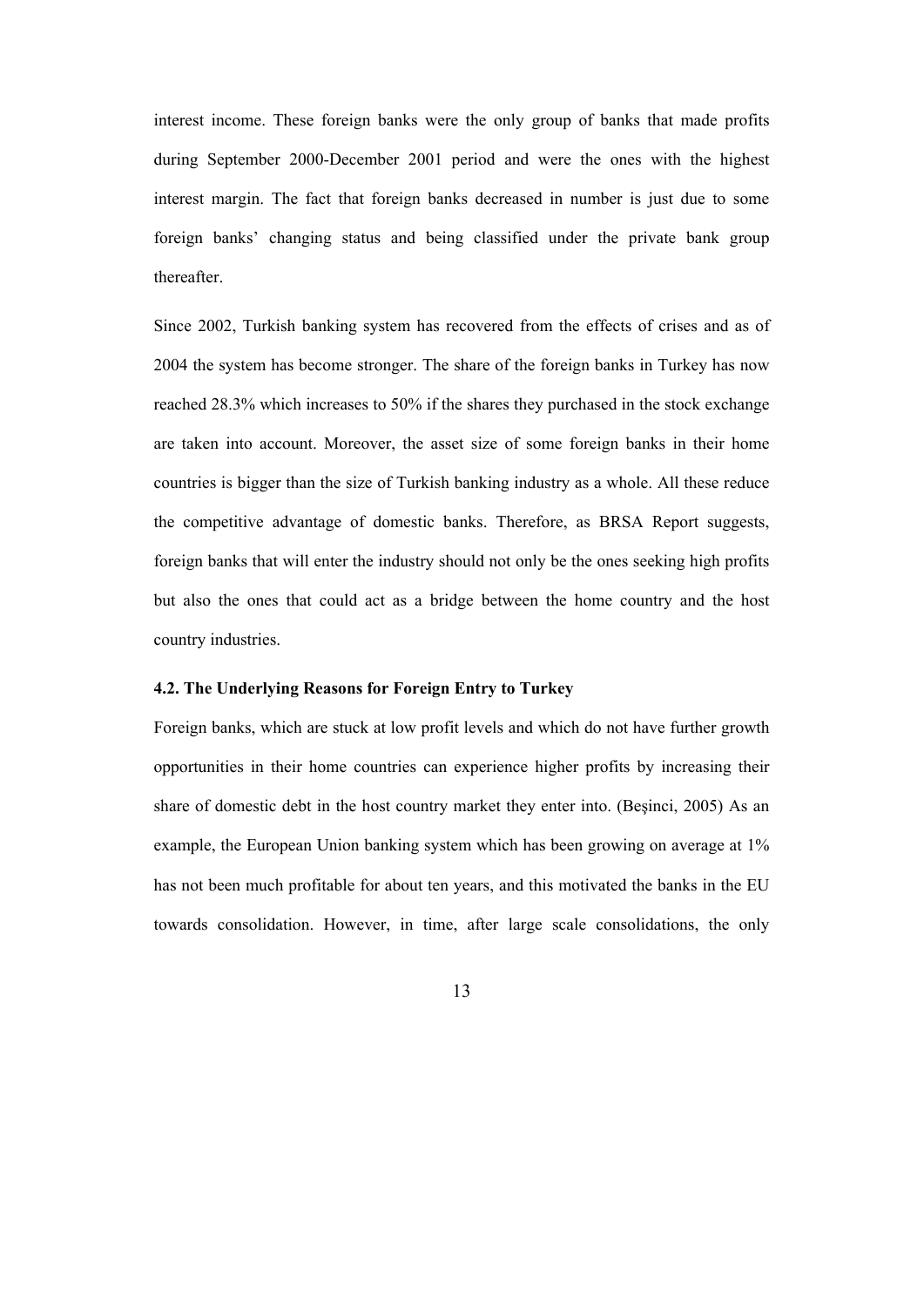possible way to increase profits remained internationalization. Moreover, the consolidation in the American banking sector created giant financial institutions such as JP Morgan Chase's taking over Bank One. Additionally, some big American financial institutions have already reached the maximum allowable market share in their home countries and are looking for opportunities for mergers in Europe. This is another reason for EU banks' expanding abroad. At this point, Turkey with its high growth potential, acts as a strong candidate country to enter into. (Activeline, Sep.2005:4) The possible reasons of foreign entry to Turkey are summarized in Table-1 below.

| Population                                    | No limitation to foreign ownership of banks( $*$ ) |  |  |  |
|-----------------------------------------------|----------------------------------------------------|--|--|--|
| Per capita income                             | Easier entrance to the Turkish market( $*)$        |  |  |  |
| Reforms in the investment area( $*$ )         | Interest rates                                     |  |  |  |
| Foreign trade and growth potentials           | Inflation rates                                    |  |  |  |
| Geopolitics                                   | Corporate governance system                        |  |  |  |
| EU accession process                          | Auditing and regulation( $*$ )                     |  |  |  |
| Easy takeover of Turkish banks                | Exchange rate system                               |  |  |  |
| Size of Turkish banks                         | Basel II Agreement                                 |  |  |  |
| Equal treatment of Turkish & foreign banks(*) | Consumer credits and mortgage                      |  |  |  |

Table-1: Factors Pulling Foreign Banks to Turkey

Source: Authors' tabulation of data from various sources

(\*) These are due to regulatory changes following the external financial liberalization process in Turkey starting in 1984.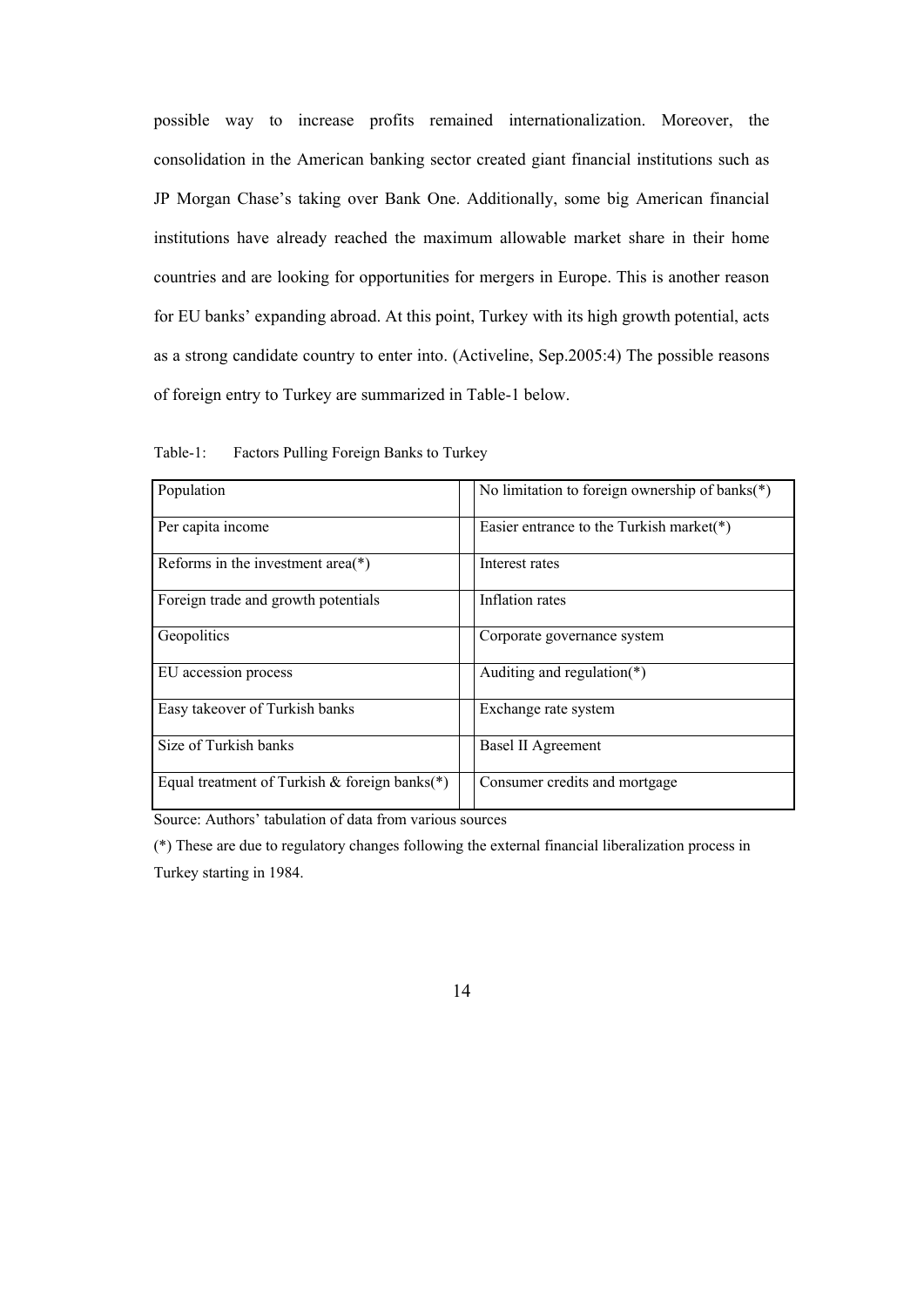Three factors attracting foreign entry to Turkey are its increasing population and per capita income and the fact that it is located at the intersection of Europe and Middle East. Reforms carried out in the investment environment, improving macroeconomic performance along with the high foreign trade and growth potentials of Turkish economy relative to neighbor economies are additional factors pulling foreigners. Moreover, Turkey is in the EU accession process and Turkish banks are relatively small in size and easy to be taken over. (Tatari, 2005:1; Activeline, Sep.2005:1) In addition, there being no difference in the treatment of the Turkish and foreign banks and no limitation for the share of foreign ownership of banks are some factors attracting foreign banks to Turkey. Furthermore, it is now easier to enter into the Turkish market. Interest rates are lower, inflation rates have reached single digit numbers. Corporate governance system is improving. There is better auditing and regulation in the banking system and flexible exchange rate system is in effect. (Tatari, 2005:2) One more thing that will attract foreign banks is the Basel II Agreement, which will be in effect in 2007, according to which cost of capital will be lower for the banks with high quality customers and advanced risk measurement systems. Capital adequacy ratio, which was set at 16.9 % by the Basel II Agreement, has also been exceeded which signals a strong banking structure. (Activeline, Sep.2005 :3)

Table-2 shows which of the general reasons mentioned in the second section correspond to the evidence for the case of Turkey. One thing that has been inferred from the various issues of newspapers is that most foreign banks enter in order to take advantage of the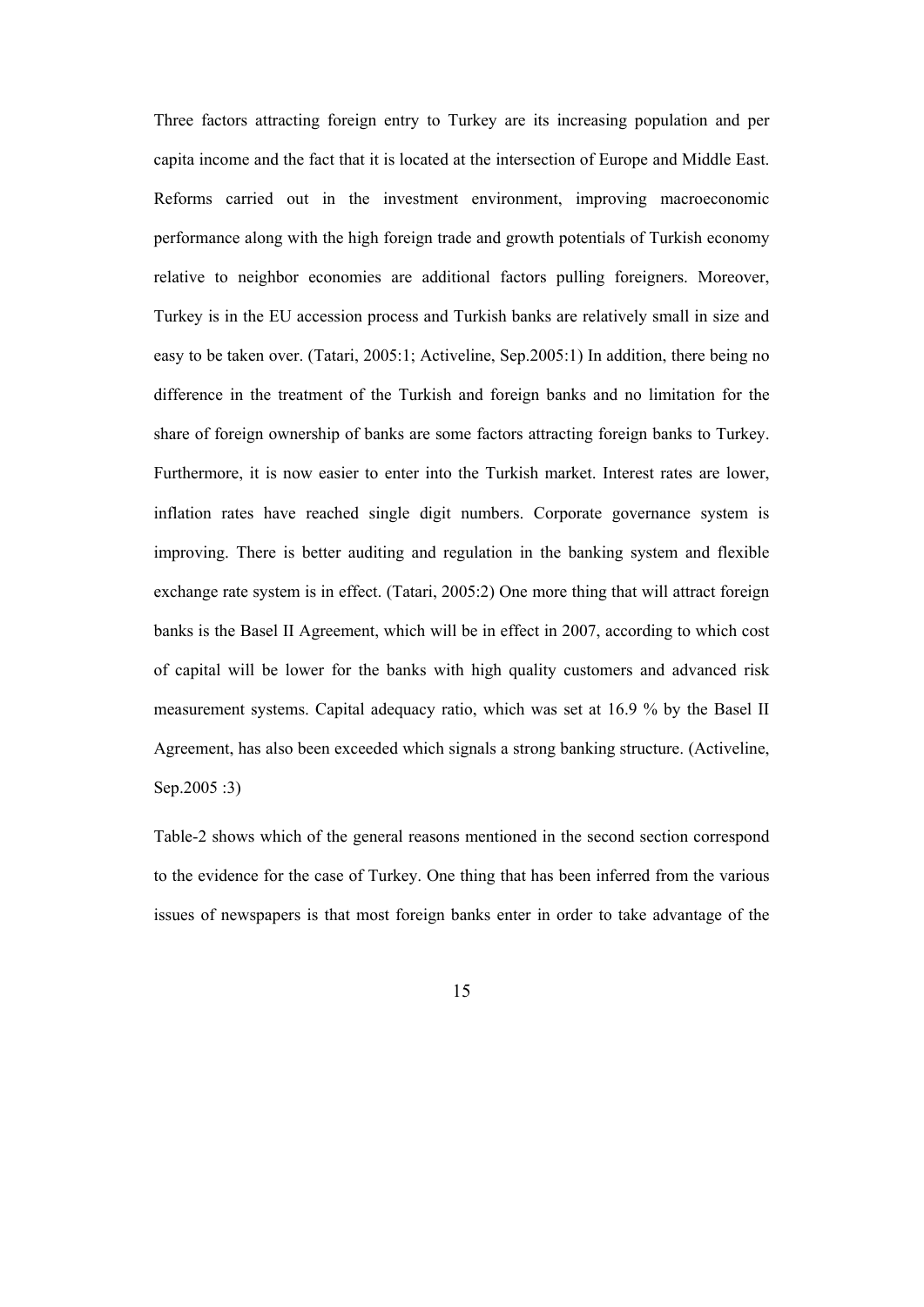growth opportunities in the host country. Indeed, foreign banks experiencing slow growth in their home countries search for new markets like Central and Eastern Europe with high growth potentials and Turkey's being the biggest and fastest developing market in this region justifies the increasing appetite of foreigners for the Turkish financial market. Although in the literature, technological improvement is suggested as one of the host country expectations from foreign entry; this study reveals that the reverse could also be the case. Indeed, Finansbank, Tekfenbank and Garanti Bank are mentioned to be technologically stronger and more modern than their foreign partners. Similarly, increasing the product and service variety is found to be one of the expectations of foreign entrants in contrast to being an expectation of just the host country as revealed in the literature. As an example, Finansbank attracted National Bank of Greece with its high quality retail products such as car loans, consumer loans, insurance, and checks. In this study, Fortis was the only bank reporting the relatively few number of foreign competitors in the Turkish market as a factor affecting their decision to enter into Turkey. Most foreign banks come to Turkey not just to buy a bank but to increase their market share. By purchasing Denizbank, for instance, Dexia could increase its customer base reaching nearly 1.4 million retail customers in Turkey.

Low profitability in the parent country is one of the mostly cited push factors of foreign entry. Indeed, high profit potential in Turkey was what attracted Fortis, an already profitable company. Diversification is another reason why foreigners decide to expand abroad. An example could be GE which has operations in more than 100 countries and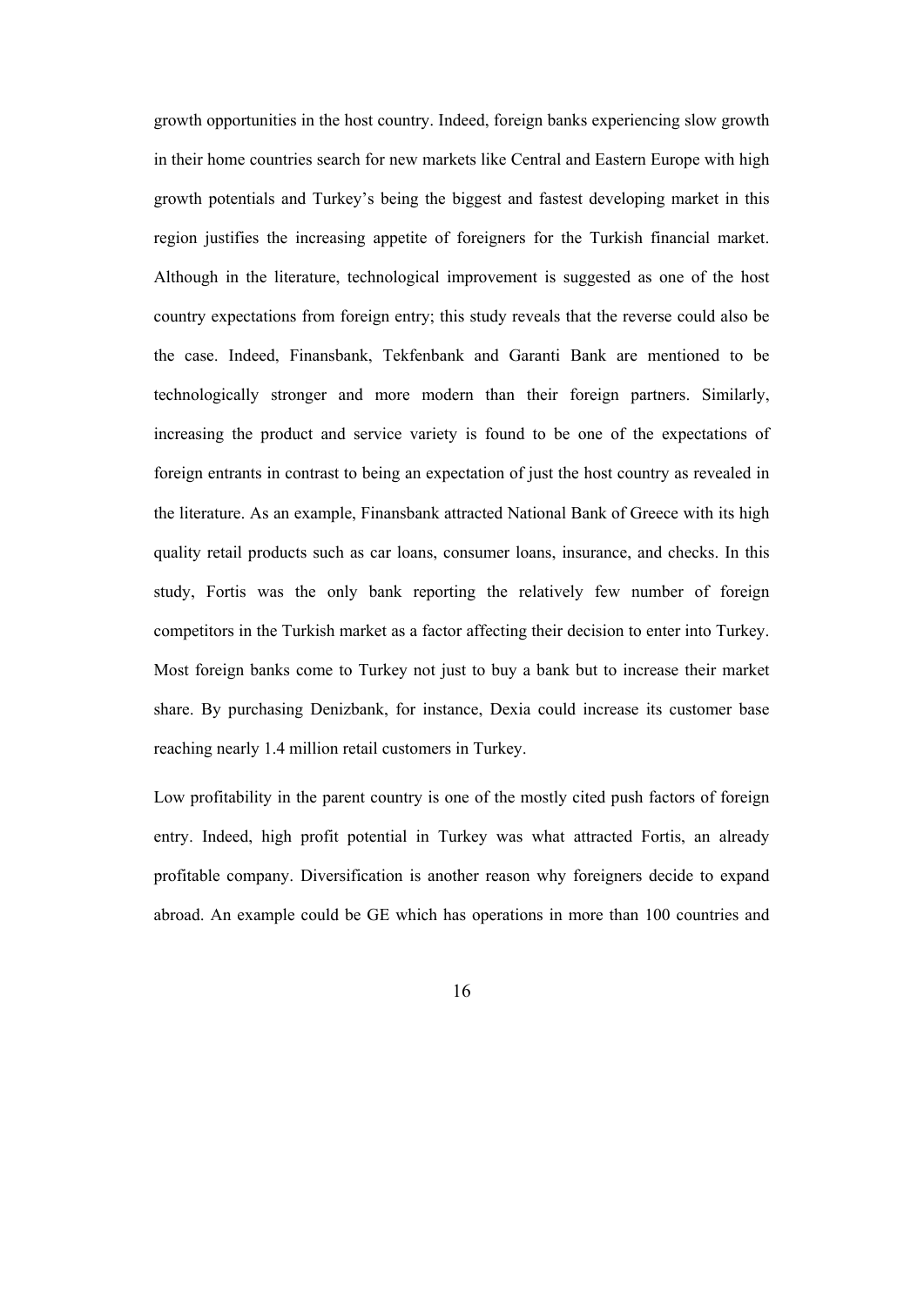aims to expand into countries such as Russia, Netherlands, Turkish Republics and Middle East together with Garanti Bank. One other reason to expand abroad is to increase international trade and investment. Greece enters into Turkey in order to make investments in sectors such as industry, tourism and navigation although their main interest is in the financial sector. Small size of banking sector in parent country is also classified under push factors. Greek banking sector with its small size was a reason for Greek banks to expand into Turkey. In this study, NBG and EFG Eurobank are said to follow their customers which are industrial and commercial enterprises.

In spite of the deep insight we gained from newspaper issues and other sources, we have not been able to find an explicitly stated relation between theory and evidence on some of the issues in the table. In none of the foreign entry cases studied, for instance, were deregulation in the host country and regulatory restrictions at home stated explicitly as factors affecting their entry.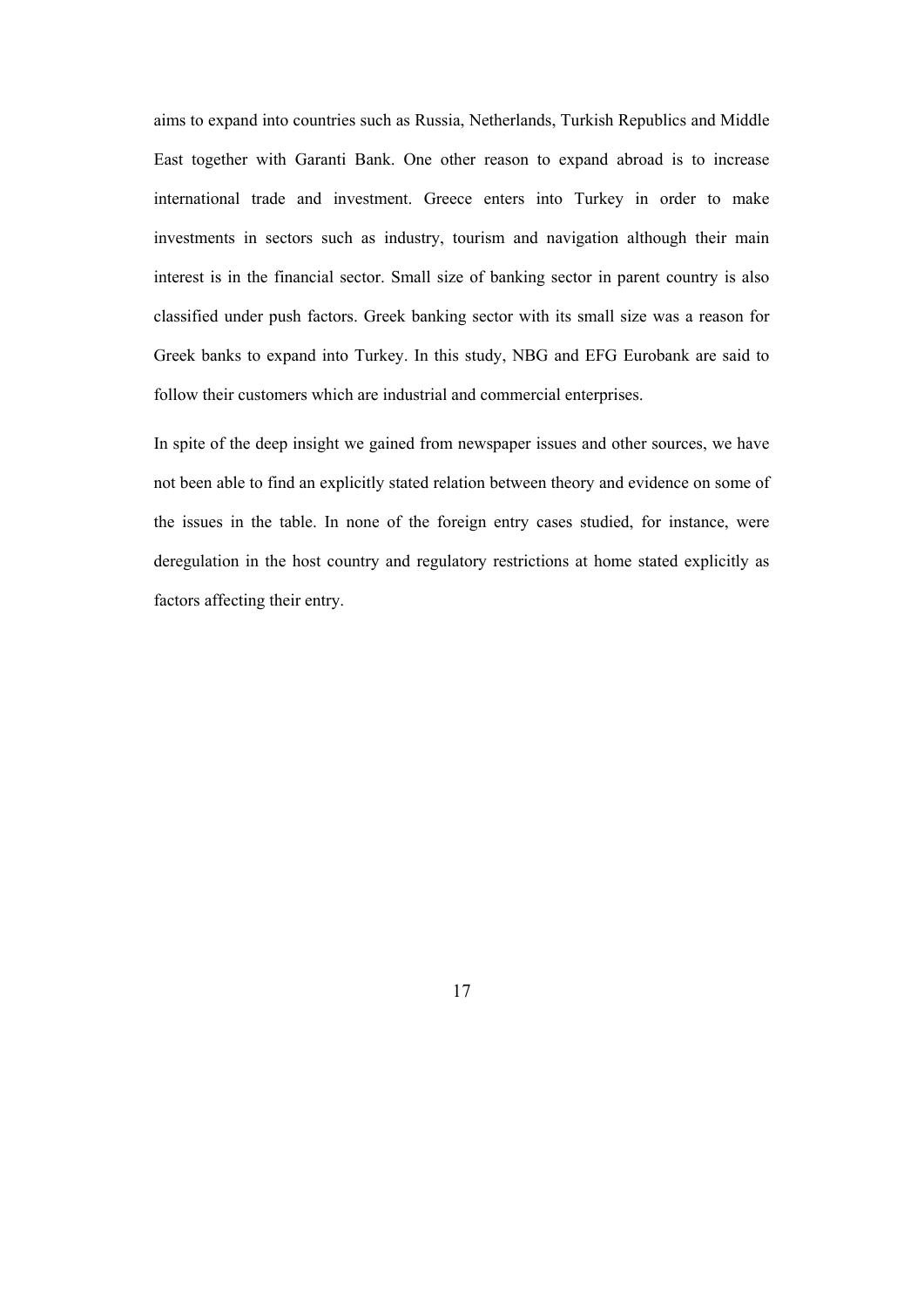| Table-2:<br>Factors Leading to Foreign Entry |                          |                                        |                            |                         |                          |                        |                                                        |  |  |
|----------------------------------------------|--------------------------|----------------------------------------|----------------------------|-------------------------|--------------------------|------------------------|--------------------------------------------------------|--|--|
| <b>Banks</b>                                 | $NBG-$<br>Finans<br>bank | EFG<br>Euro<br>bank-<br>Tekfen<br>bank | Fortis-<br>$D_{l}$<br>bank | Dexia-<br>Deniz<br>bank | $GE-$<br>Garanti<br>bank | HSBC-<br>Demir<br>bank | $_{Uni}$<br>Credito-<br>Koç<br>Group-<br>Yapı<br>Kredi |  |  |
| <b>Pull Factors:</b>                         |                          |                                        |                            |                         |                          |                        |                                                        |  |  |
| High amounts of debt                         | $\ast$                   | $\ast$                                 | $\ast$                     | $\ast$                  | $\ast$                   | $\ast$                 | $\ast$                                                 |  |  |
| Increasing international trade               | $\ast$                   | $\ast$                                 | $\ast$                     | $\ast$                  | $\star$                  | $\ast$                 | $\ast$                                                 |  |  |
| Improving technology                         | $\ast$                   | $\ast$                                 |                            |                         | $\ast$                   |                        |                                                        |  |  |
| Increasing the product and service variety   | $\ast$                   |                                        | $\ast$                     | $\ast$                  |                          | $\ast$                 |                                                        |  |  |
| Growth opportunities                         | $\ast$                   | $\ast$                                 | $\ast$                     | $\ast$                  | $\ast$                   | $\ast$                 | $\ast$                                                 |  |  |
| Low level of competition in the host country |                          |                                        | $\ast$                     |                         |                          |                        |                                                        |  |  |
| New customer base                            | $\ast$                   | $\ast$                                 | $\ast$                     | $\ast$                  |                          | $\ast$                 | $\ast$                                                 |  |  |
| Deregulation(a)                              |                          |                                        |                            |                         |                          |                        |                                                        |  |  |
| <b>Push Factors:</b>                         |                          |                                        |                            |                         |                          |                        |                                                        |  |  |
| Low profits                                  | $\ast$                   | $\ast$                                 | $\ast$                     | $\ast$                  | $\ast$                   |                        | $\ast$                                                 |  |  |
| Diversification                              | $\ast$                   | $\ast$                                 | $\ast$                     |                         |                          |                        | $\ast$                                                 |  |  |
| Foreign trade                                | $\ast$                   | $\ast$                                 | $\ast$                     | $\ast$                  |                          | $\ast$                 |                                                        |  |  |
| Foreign investment                           | $\ast$                   | $\ast$                                 |                            |                         |                          |                        |                                                        |  |  |
| Size of banking sector in the parent country | $\ast$                   | $\ast$                                 | $\ast$                     | $\ast$                  |                          |                        |                                                        |  |  |
| Going after their customers                  | $\star$                  | $\ast$                                 |                            |                         |                          | $\ast$                 |                                                        |  |  |
| Regulatory restrictions at home( $a$ )       |                          |                                        |                            |                         |                          |                        |                                                        |  |  |

**Source: Authors' tabulation of data from various sources. (ª) No explicitly stated fact with respect to this factor**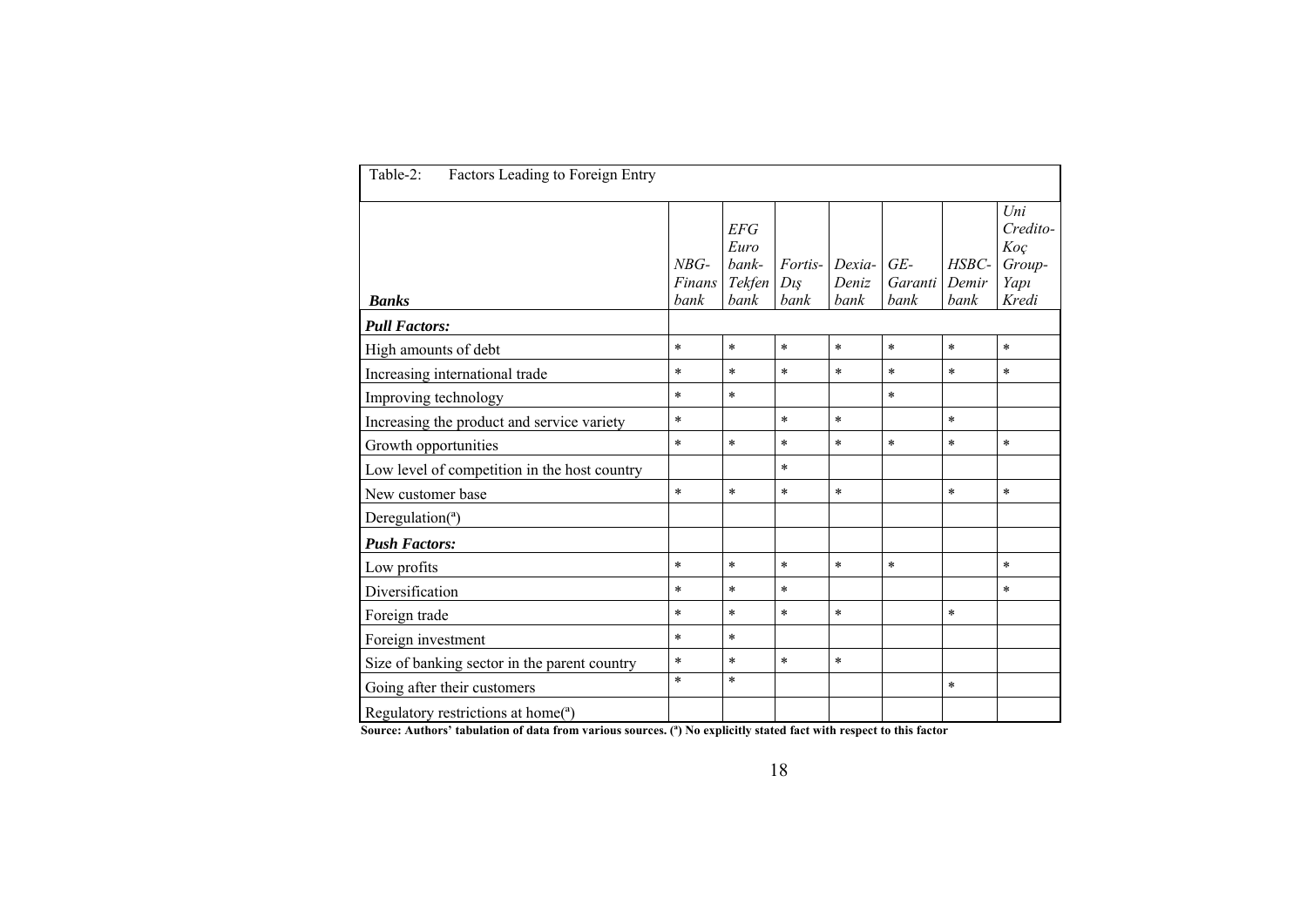The banking industry, which primarily focused on the tasks of collecting deposits and providing loans, modified its strategy following foreign bank entries. Adopting to technological developments and utilizing alternative forms of investment were followed by increased efficiency. Yet, the banking sector has not completely returned to its primary duty of intermediation. If the financial stability continues and banks are able to return to their task of intermediation, branches in the domestic sector and customer portfolio will gain importance, and foreign banks which do not have to physically exist in Turkey in order to be eligible to invest in T-bills now have to take this into account. (Yayla et al., 2005:36)

Foreign banks in Turkey are interested in the domestic banks that focus not only on corporate clients but also on consumer and home credits. Since the consumer and home credits have been increasing in importance, foreign banks are becoming more and more interested in the Turkish financial sector. Moreover, in the future, with foreign banks' taking part in the privatization process, the foreign share in the domestic sector is expected to increase. (Yayla et al., 2005:4)

Along with all the factors that pull foreign entrants to the Turkish financial market, Turkey is still experiencing some structural problems. While deciding on entry, foreign banks take into account political and economic stability and the possibility of unfair competition. The fact that there have been 59 different governments in the 83-yearhistory of Turkish Republic may be taken as a sign of political instability just as many years of high inflation signal economic instability. Moreover, the unfair competition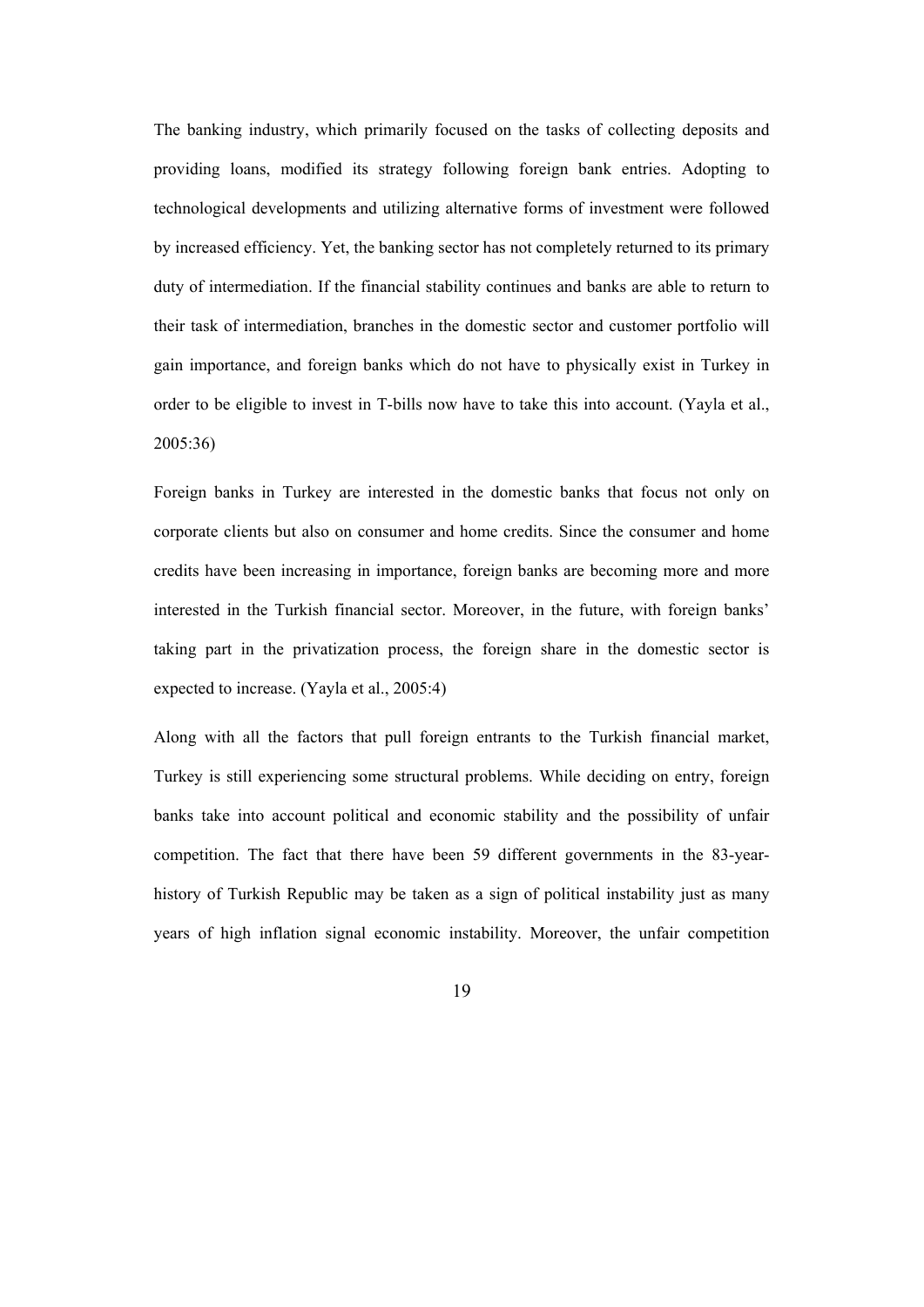created as a result of providing unlimited guarantee to small banks act as a factor keeping foreign banks away from the Turkish financial market. In addition, Çakar (2003:53) suggests that the difficulty of converting savings into deposits and the fact that banking industry is considered as a medium of financing public deficit are some reasons of the low share of foreign banks. Due to the reasons mentioned above, in spite of the increase in number, from 4 in 1980 to 21 at the end of 2000 and to 15 at the end of 2004, the foreign bank assets-to-total assets ratio in Turkey just remained under 5% as opposed to the high percentages corresponding to the CEEC such as 67% in Hungary, 66% in Czech Republic. (Tatari, 2005 :1)

One other reason for the low level of foreign entry to Turkey is the need for the banking system to make adjustments in the legal environment. A lot of decrees in the body of current banking law can create problems for the owners of and the workers in banks and the legal environment does not give confidence. Today, the number of foreign banks providing financial services for Turkey is more than the foreign banks established in Turkey. Because of high costs due to taxes that have to be paid, a lot of banks find it more suitable to collect funds and give credits outside Turkey, and they can also perform corporate banking without establishing banks in Turkey. These costs motivate even the Turkish banks to expand abroad. (Activeline, Sep.2004:12) In the law, it is indicated that the foreign banks established abroad but operate at branch level in Turkey must have paid-in-capital reserved for Turkey no less than the required amount. These banks should also not have been forbidden to accept deposits or carry out banking operations in the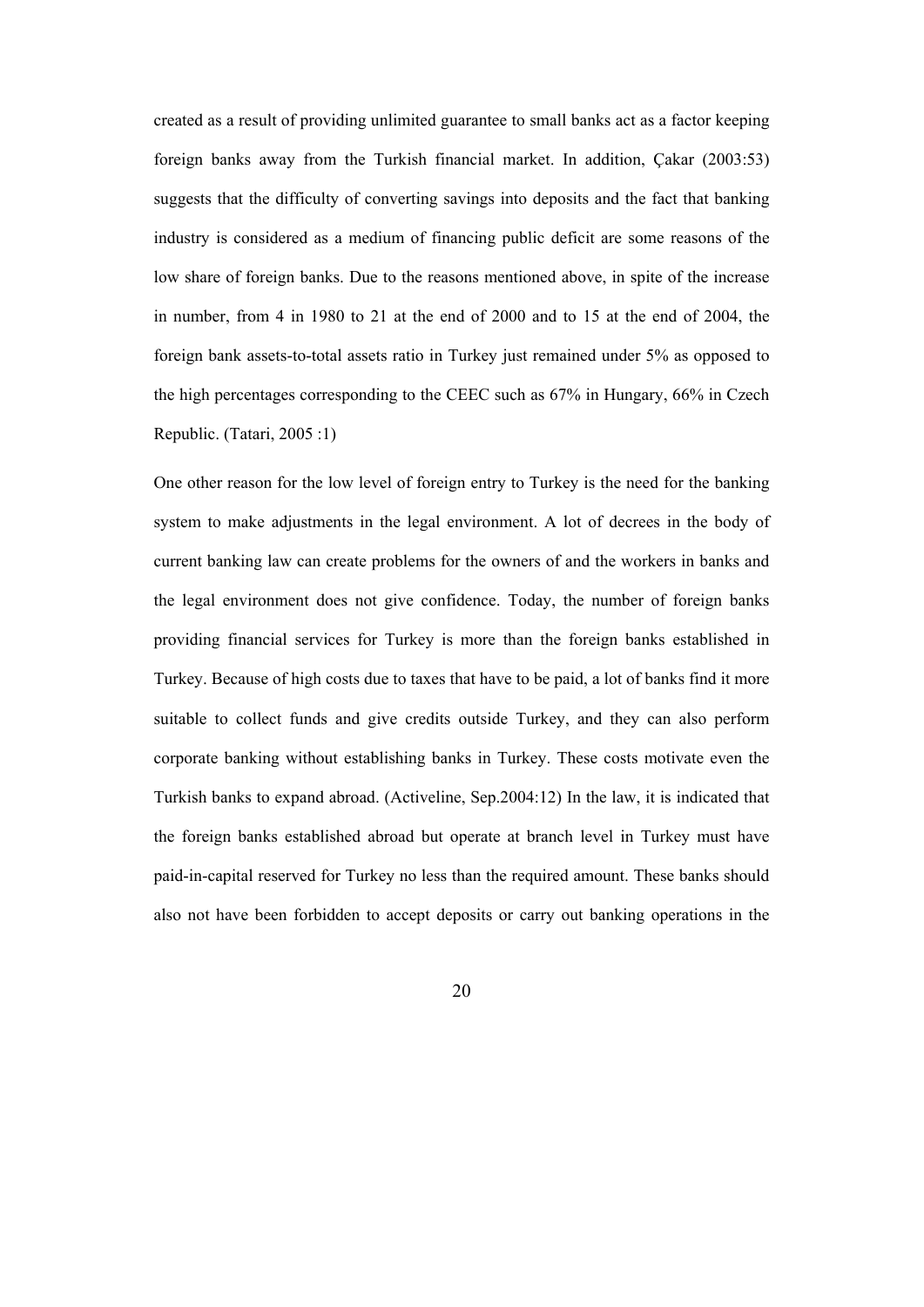countries where they operate or are established. This part of the law decreases the competitive power of the already established banks against foreign banks.

### **4.3. Effects of Foreign Entry to Turkey**

In 1990s, foreign entry to Turkey was in a way that foreign banks either acquired small shares or shares of more than 50%. Today, foreign entry is realized with acquisition of at least 50% share. Yet, due to their small share in the Turkish market, foreign banks have not much affected the oligopolistic structure and high concentration of the Turkish banking system. (Çakar, 2003:45)

Banks are affected by the financial liberalization process in different degrees depending on their missions, composition of assets and liabilities in their balance sheets, degree of risk aversion, degree of governmental support, their ability to deal successfully with the changing environment and the incentive schemes as a solution to possible conflicts of interest between managers and owners of banks. As a result of this, some banks may be affected negatively while some others gain from the process.

After financial liberalization, it has been observed that net interest margins, asset returns and cost per person declined as a result of which competitive pressure in the Turkish banking sector increased. (Denizer, 1999:4) In addition, during the crisis period, foreign banks have not behaved in a way that minimized the distortionary effects of crisis; but in a way that triggered crisis leaving the host country with a negative effect on the balance of payments. That is one reason why physical entry is given much importance. (Yayla et al., 2005:36; Çakar, 2003 :44)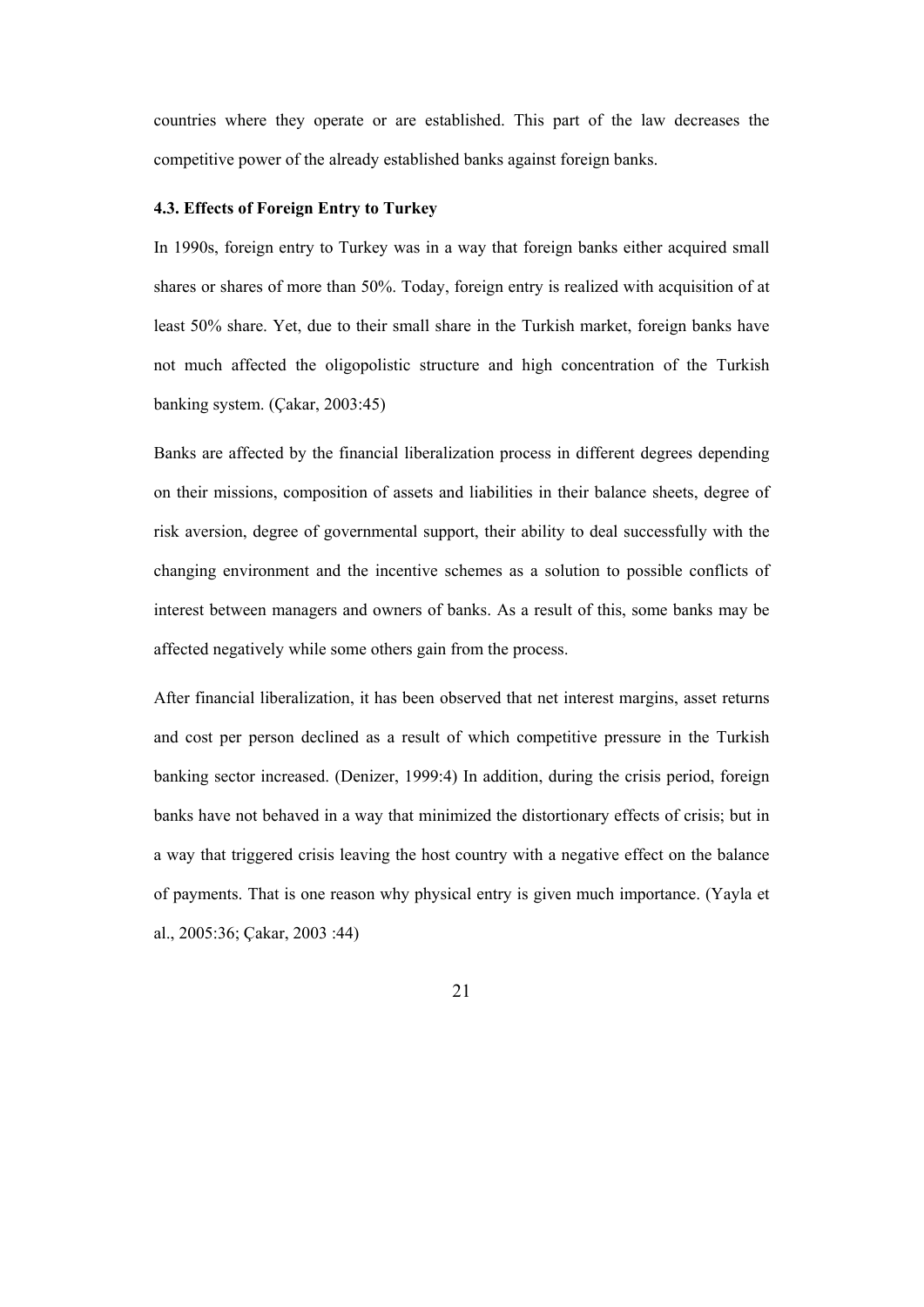In the literature, it is suggested that the number of foreign banks is more important than their share in the sector. Therefore, in spite of the low share of foreign banks, there have been some structural changes in the sector following the entry of a number of foreign banks. Contributions of foreign entrants have been in such areas as financial and operational planning, credit analysis, marketing and human capital. (Denizer, 1999:20) The entry of foreign banks has deepened the Turkish financial market as a result of which domestic banks are stronger against crisis, interest rates have declined and credit markets have become more active. Transparency and risk management improved with the new entries. Among other benefits from foreign entry are technological transfers from foreign banks, increasing variety of services and financial instruments, and widespread use of internet banking. (Çakar, 2003:26)

The most important effect of foreign bank entry is efficiency increase as a result of fewer worker- but more technology-intensive work. Studies on the efficiency effect of foreign bank entry show that new banks have been more efficient than the established ones for especially in the first ten years. After ten years, however, there is limited gain from the scale economies. Denizer et al. (2000:15) studied the efficiency effect of foreign entry along with the issue of ownership structure. They showed that foreign banks and private domestic banks have similar scale efficiency.

One effect of foreign banks has been on the balance of payments in proportion to their shares in the sector. They provided financial support to large scale projects and through their relationship with the international financial markets, they facilitated the entry of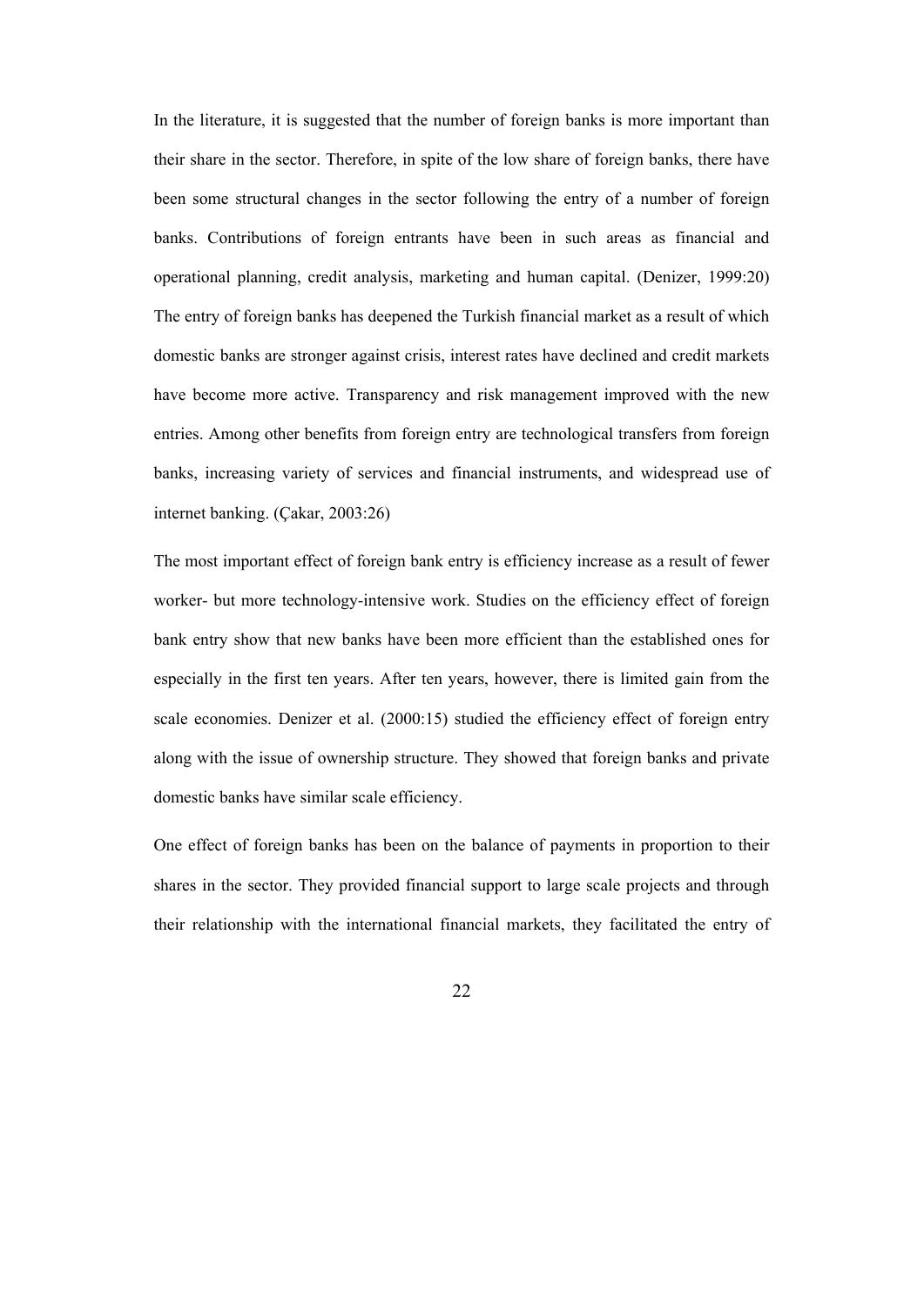foreign capital to Turkey. Foreign banks have chosen to work with a smaller number of clients than their domestic counterparts have done. However, with this small number of clients, they engaged in transactions of higher volumes. Moreover, foreign banks provide education to the workers as a result of which the banking sector will have higher quality work force in the future. (Çakar, 2003:43)

### **5. CONCLUSION**

In an era when the word globalization is being pronounced frequently, foreign banks have not been late to show their presence in the Turkish financial market. The recent increase of the foreign bank share in the domestic market coupled with insufficient research on the topic has been the main driving factor in this study. In the first section, we review the literature on foreign bank entry looking at the issue both from the host country and foreign bank perspectives. In particular, the motivating factors behind the decision to internationalize, and the subsequent benefits and risks incurred have been explained along with the effects on financial development. The next section is devoted to the case of Turkey. Here, the pull factors specific to the Turkish case are associated to the general reasons mentioned in the second section.

What has been observed is that all the foreign banks included in our study mentioned about the high growth potentials in Turkey which is the biggest and fastest developing country in the Eastern European area. Technological improvement and increasing the product and service variety are two factors in the literature usually included under the expectations of the host country. In this study, however, they are counted also among the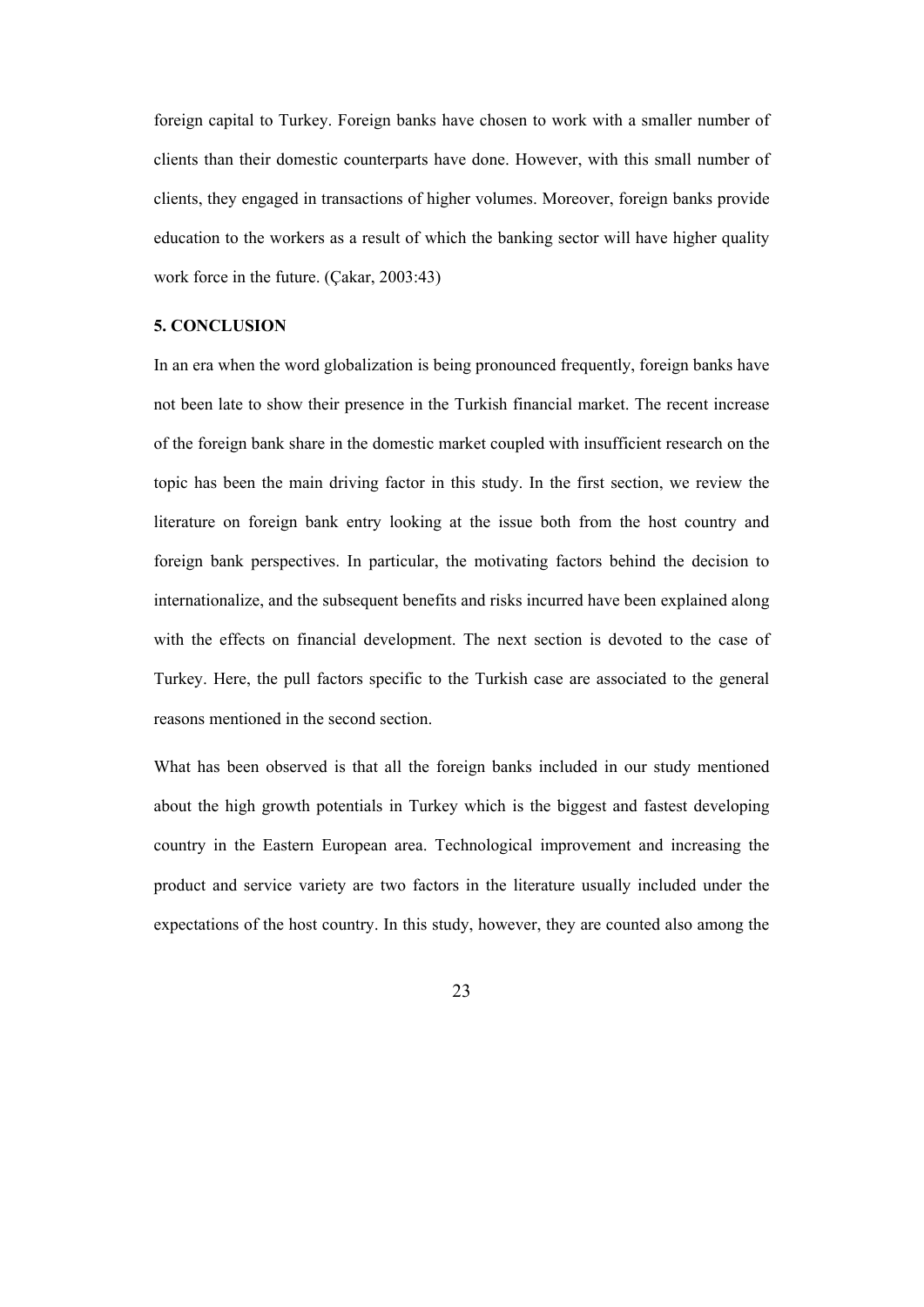expectations of the foreign entrants. Low profitability in the home country was one of the mostly cited push factors that led foreign banks to pursue opportunities in the Turkish financial market with high profit potential. In our study, we have not been able to match such factors as deregulation in the host country and regulatory restrictions in the parent country to corresponding evidences.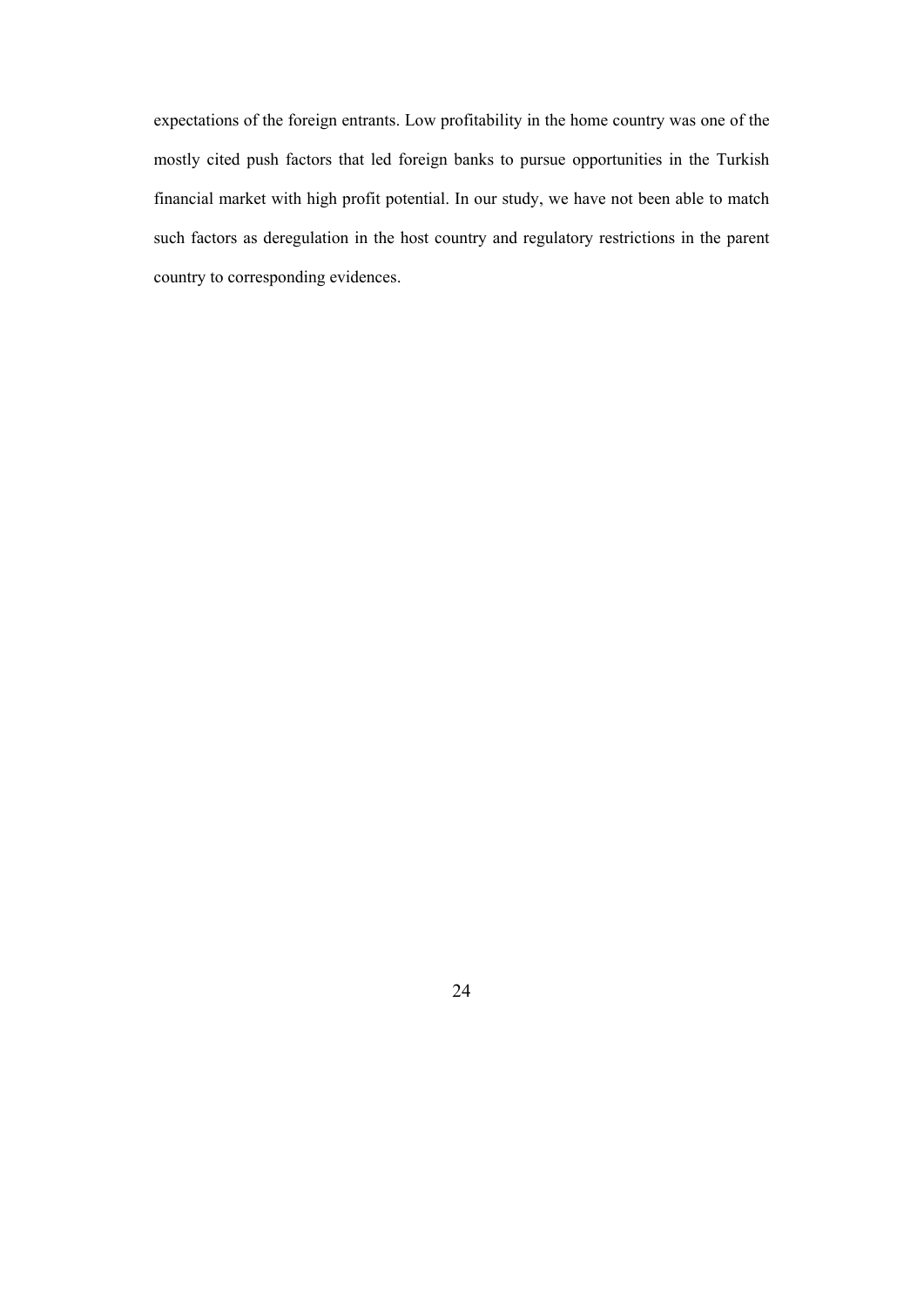# **BIBLIOGRAPHY**

Al, Hüseyin and Ahmet F. Aysan (2006), "Assessing the Preconditions in Establishing an Independent Regulatory and Supervisory Agency in Globalized Financial Markets: The Case of Turkey", forthcoming in the International *Journal of Applied Business and Economic Research*. Vol.4, No.2.

Active ACADEMY Araştırma Merkezi ( Eylül, 2004), *Yabancı Sermayenin Gözü Türk Bankacılık Sisteminin Üzerinde.* 

Active ACADEMY Araştırma Merkezi (Eylül, 2005), *Bankacılıkta Yabancı Sermaye Politikası Doğru Belirlenmeli,* 

Ankara Chamber of Commerce (2006), *Paranın Yabancı Damatları Raporu*,

Barth, James R., Gerard Caprio,Jr. (2005), Rethinking Bank Regulation: Till Angels Govern, The World Bank, mimeo (2005).

Beck, Thorsten, Aslı Demirgüç-Kunt and Ross Levine (2003), "Bank Concentration and Crises" *Unpublished Paper*. Washington D.C.: The World Bank.

Berger, Allen N., Robert DeYoung, Hesna Genay and Gregory F. Udell (2000) "Globalisation of Financial Institutions: Evidence From Cross-border Banking Performance", *Brookings-Wharton Papers on Financial Service*, Vol.3, pp.23 – 158.

Beşinci, Murat (2005), "Bankacılıkta Yabancı Sermaye Neden Artıyor?", *Ekonomistler Bülteni*, 52. Sayı.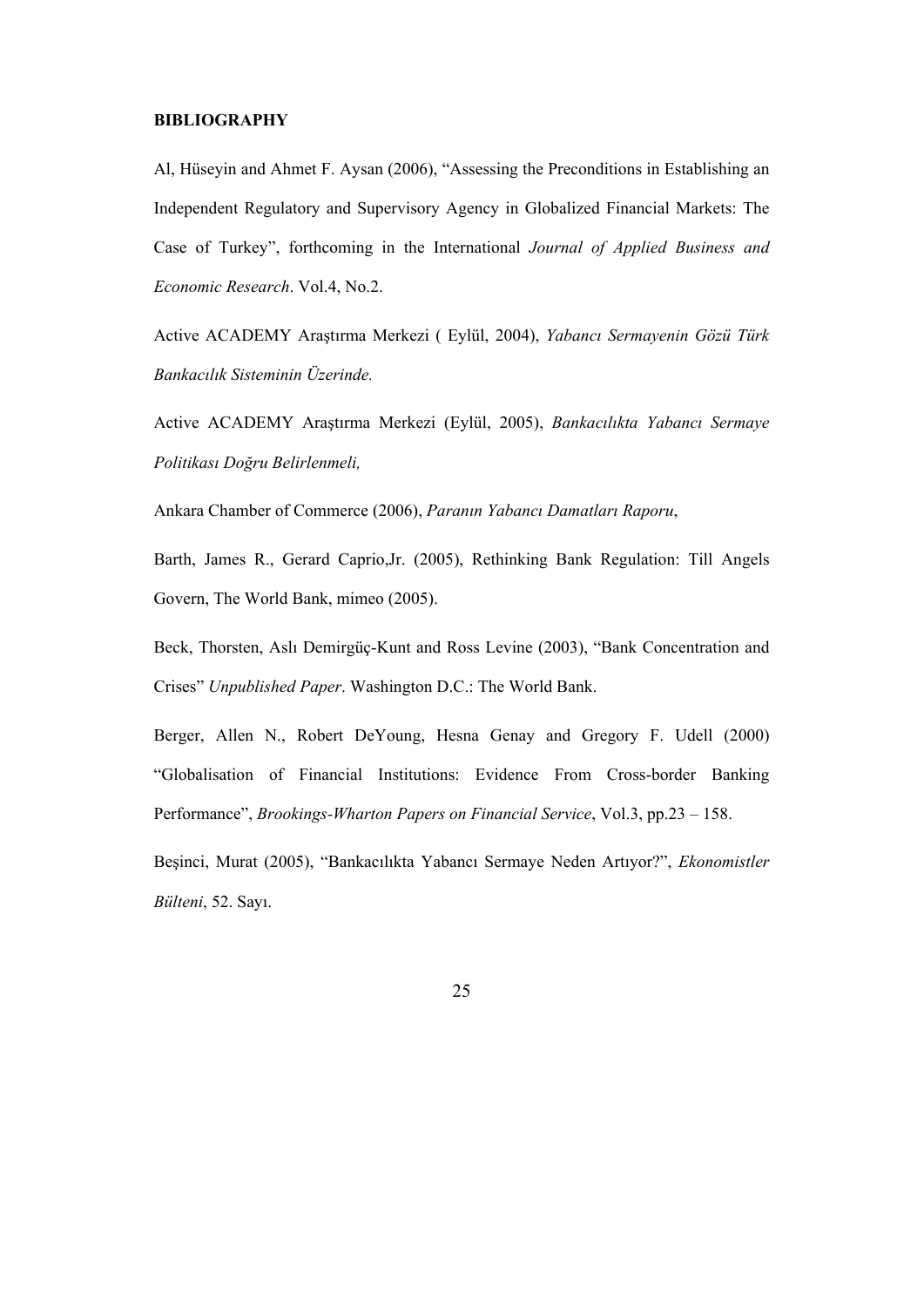Bonin, John P., Iftekhar Hasan and Paul Wachtel (2005), "Bank Performance, Efficiency and Ownership in Transition Countries", *Journal of Banking and Finance*, Vol.29, pp.31- 53.

Buch, Claudia M.(2000),"Why Do Banks Go Abroad? Evidence From German Data", *Financial Markets, Institutions & Instruments,*Vol. 9, No.1, pp.33-67.

Cardenas, Juan, Juan Pablo Graf, Pascual O'Dogherty (2003), "Foreign Banks Entry in Emerging Market Economies: A Host Country Perspective" *CGFS,Central Bank Papers Submitted by Working Group Member.* Mexico: Bank of Mexico.

Claessens, Stijin and Jong-Kun Lee (2002), "Foreign Banks in Low-Income Countries: Recent Developments and Impacts" *World Bank and University of Amsterdam*.

http://www1.fee.uva.nl/fm/papers/Claessens/Foreign%20Banks.pdf, [Accessed 5.1.2006]

Clarke, George, Robert Cull, Maria Soledad Martinez Peria, and Susana M. Sánchez (2002), "Foreign Bank Entry: Experience, Implications for Developing Countries, and Agenda for Further Research" *World Bank Policy Research Working Paper No:2698*, Washington D.C.: The World Bank.

Clarke, George, Robert Cull, Maria Soledad Martinez Peria, and Susana M. Sánchez (2002), "Bank Lending to Small Businesses in Latin America: Does Bank Origin Matter?", *Journal of Money, Credit, and Banking,* Vol.37,No.1,pp.83-119*.* 

Coppel, Jonathan and Michael Davies (2003), "Foreign Participation in East Asia's Banking Sector" Contribution to the CGFS Working Group on FDI in the Financial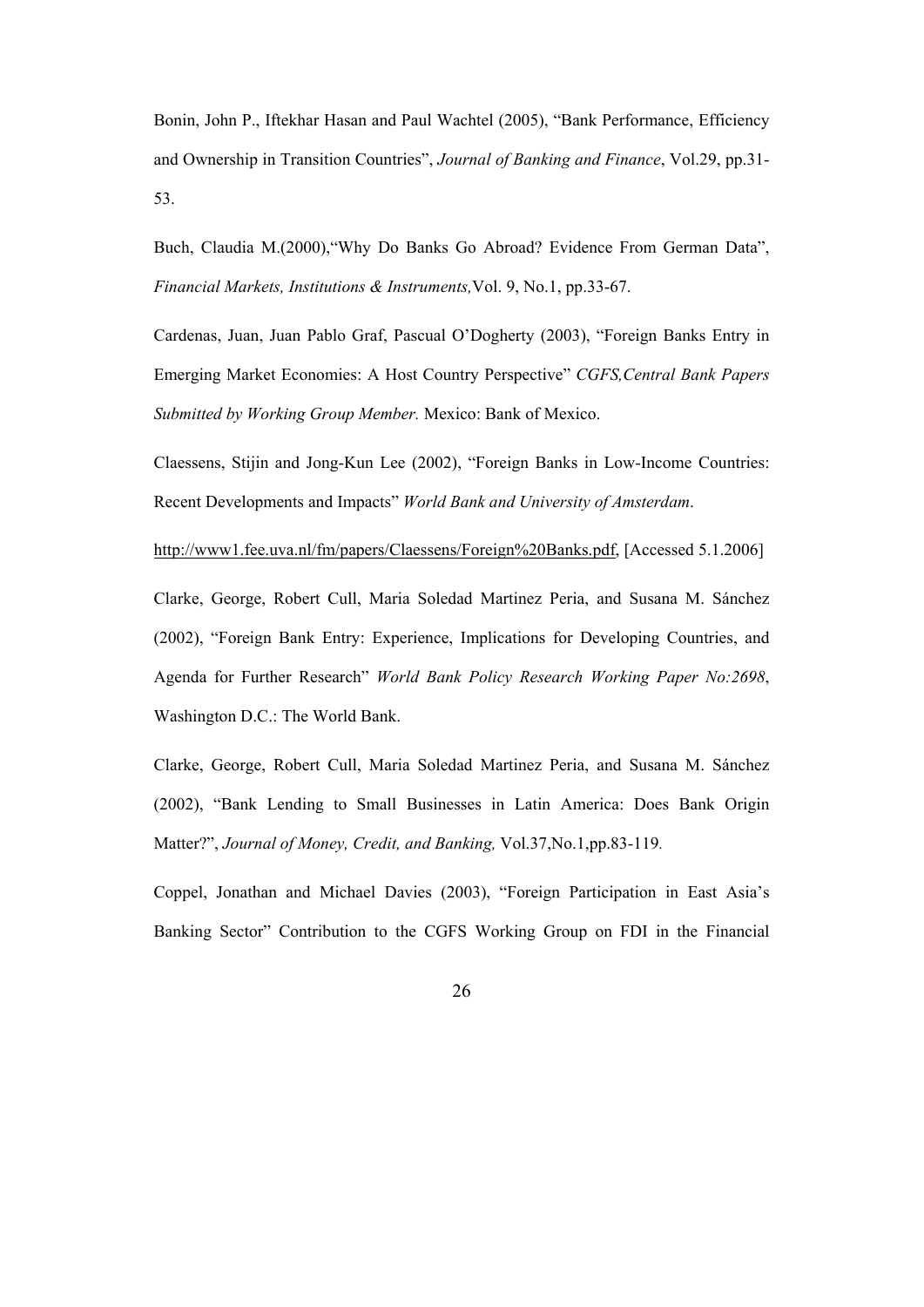Sector of Emerging Market Economies, International Development, Reserve Bank of Australia.

Crystal, Jennifer S., B.Gerard Dages, and Linda S. Goldberg (2002), "Has Foreign Bank Entry Led to Sounder Banks in Latin America?", *Current Issues in Economics and Finance,* Vol.8, No.1,pp.1-6.

Çakar, V. (2003). *Yabancı Sermayeli Banka Girişleri ve Ulusal Bankacılık Sektörleri Üzerindeki Etkileri*. TCMB Uzmanlık Yeterlilik Tezi, TCMB Bankacılık ve Finansal Kuruluşlar Genel Müdürlüğü, Ankara.

Demirguc-Kunt, Aslı, Enrica Detragiache (1998), "Financial Liberalization and Financial Fragility" *World Bank Policy Research Working Paper 1917.*Washington D.C.: The World Bank.

Denizer, Cevdet and Mustafa N. Gültekin (2000), "Distorted Incentives and Financial Development in Turkey" *World Bank Financial Structure and Economic Development Conference Papers.* Washington D.C.: The World Bank.

Denizer, Cevdet (1999), "Foreign Entry in Turkey's Banking Sector,1980-1997" *Paper prepared for WTO-World Bank Conference on Liberalization and Internationalization of Financial Services.* Geneva.

World Bank( 2005), *Knowledge in Development Notes*.

Domanski, Dietrich (2005), "Foreign Banks in Emerging Market Economies: Changing Players, Changing Issues", *BIS Quarterly Review*, December 2005, pp.69-81.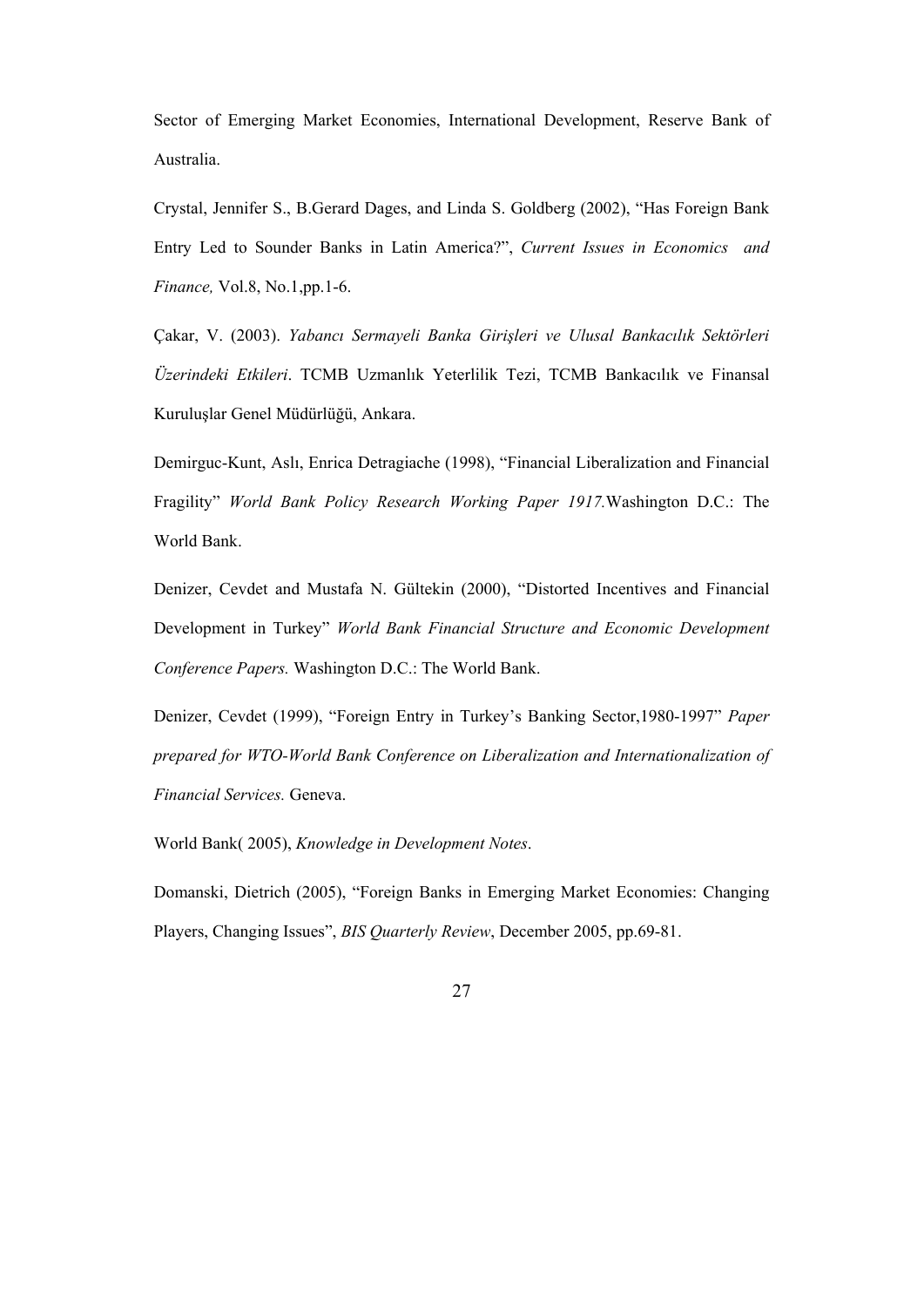Du, Julan(2003), "Why Do Multinational Enterprises Borrow From Local Banks?", *Economics Letters,* Vol. 78,No.2,pp.287-291.

ECLAC (Economic Commission for Latin America and the Caribbean) (2002), *Foreign Investment in Latin America and the Caribbean. 2001 Report.* Santiago, Chile: United Nations.

Goldberg, L, G. Dages and D. Kinney (2000), "Foreign and Domestic Bank Participation in Emerging Markets: Lessons From Mexico and Argentina" *NBER Working Paper No. W7714.* New York: Federal Reserve Bank of New York.

Green, Christopher J., Victor Murinde and Ivalyo Nikolov (2002), "The Efficiency of Foreign and Domestic Banks in Central and Eastern Europe: Evidence on Economies of Scale and Scope", *Journal of Emerging Market Finance*, Vol.3,No.2,pp.175-205.

Green, Christopher J., Victor Murinde and Ivalyo Nikolov (2003), "Are Foreign Banks in Central and Eastern Europe More Efficient Than Domestic Banks?" *24th SUERF Colloquium on Stability and Efficiency of Financial Markets in Central and Eastern Europe.* 

Guillén, Mauro F. and Adrian E.Tschoegl (2000), "At Last the Internationalization of Retail Banking: The Case of the Spanish Banks in Latin America.", *Transnational Corporations.* Vol. 9, No:3, pp.63-97.

Gupta, Poonam (2002), "Banking Crisis: A Survey of Literature", International Monetary Fund.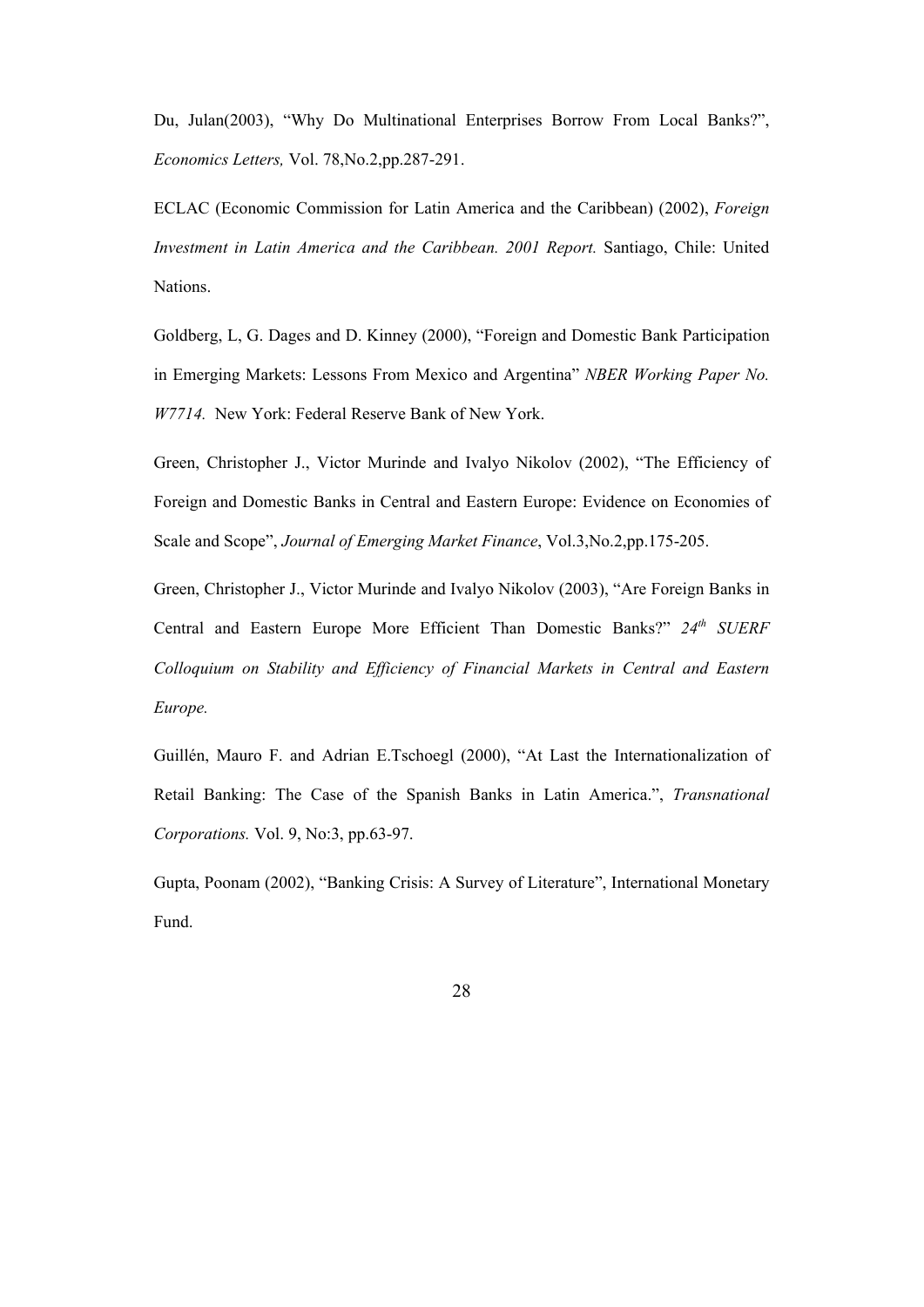Jeon,Yongil, Stephen M. Miller, Paul A. Natke (2006), "Do Foreign Bank Operations Provide a Stabilizing Influence in Korea?", *The Quarterly Review of Economics and Finance,* Vol. 46,No.1, pp.82–109.

Keren, Michael and Gur Ofer (2002), "Globalization and the Role of Foreign Banks in Economies in Transition" *Tiger Working Paper Series No.32.*Warsaw.

Kraft, Evan (2002),"Foreign Banks in Croatia: Another Look" *Croatian National Bank Working Paper W-10*. Zagreb: Croatian National Bank.

Lee, Hwok-Aun(2004), *Regulating Multinational Bank Entry and Participation in Less Developed Countries: Where Do We Draw the Line(s)?,*

Lensink, Robert, Niels Hermes (2002), "The Impact of Foreign Bank Entry on Domestic Banks: Does Economic Development Matter?", *Journal of Banking and Finance*, Vol.28, No.3,pp.553-568.

Lensink, Robert, Niels Hermes(2004),"The Short-Term Effects of Foreign Bank Entry on Domestic Bank Behavior: Does Economic Development Matter?", *Journal of Banking and Finance*, Vol.28, No.3, pp.553-568.

Levine, Ross (2001)," International Financial Liberalization and Economic Growth", *Review of International Economics*, Vol.9,No.4,pp.688-702.

Lwiza, Daudi R.B. and Sonny Nwankwo (2002), "Market-Driven Transformation of the Banking Sector in Tanzania.", *International Journal of Bank Marketing,* Vol. 20, No.1, pp.38-49.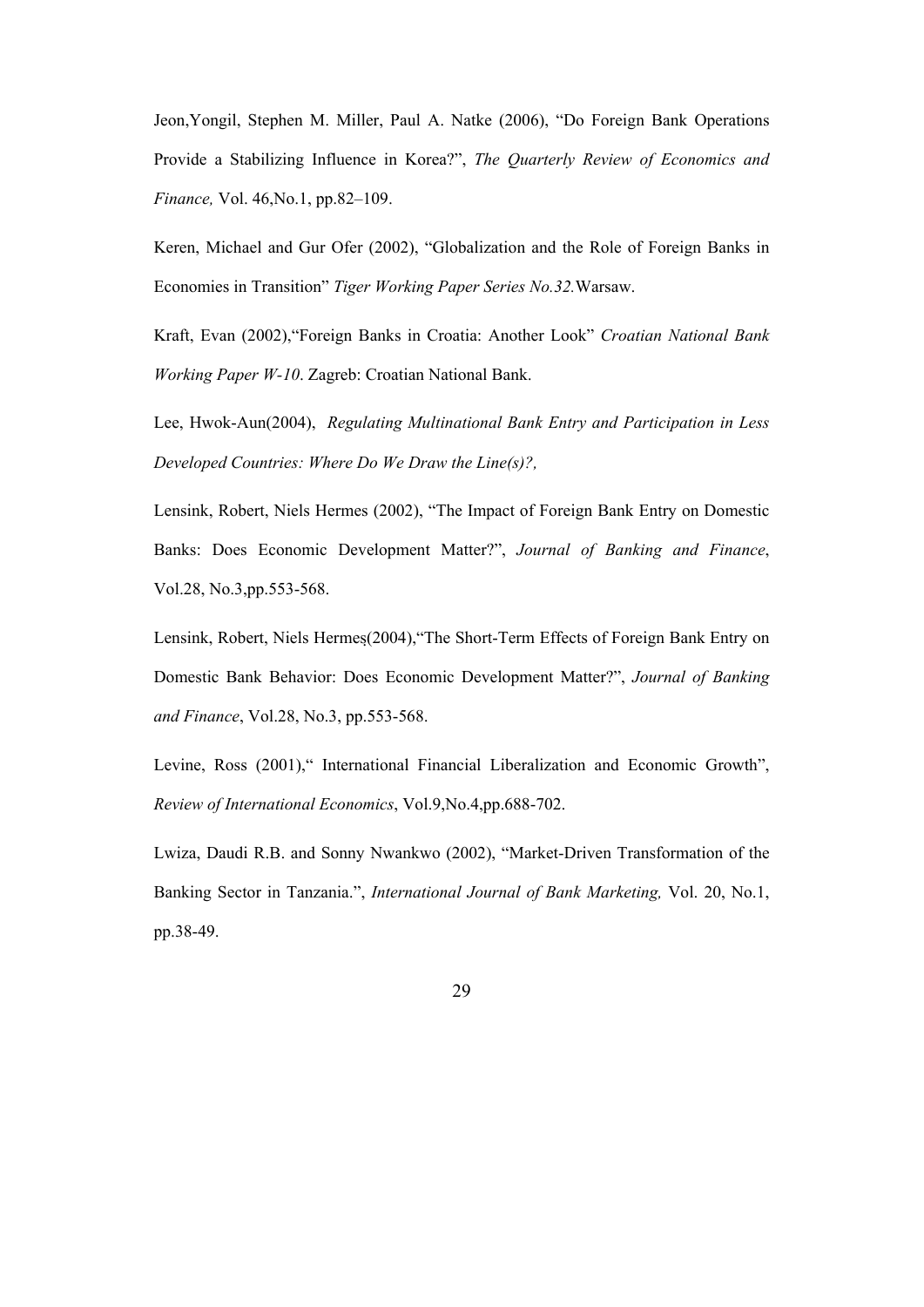Magri, Silvia, Alessandra Mori and Paola Rossi(2005),"The Entry and the Activity Level of Foreign Banks in Italy: An Analysis of the Determinants", *Journal of Banking and Finance*, Vol.29, No.5, pp.1295-1310.

Martinez Peria, Maria Soledad, I. V.Hollar, A. Powell(2002),"Banking on Foreigners: the Behavior of International Bank Lending to Latin America, 1985-2000" *World Bank Policy Research Working Paper 2893.*Washingto.n D.C.: The World Bank

Mathieson, Donald J. And Garry J. Schinasi (2000), "International Capital Markets Developments, Prospects, and Key Policy Issues", *World Economic and Financial Surveys*, International Monetary Fund.

Montinola, Gabriella, and Ramon Moreno (2001), "Political Economy of Foreign Bank Entry" *Pasific Basin Working Paper Series No: 01-11.*

Montgomery, Heather (2003), "The Role of Foreign Banks in Post-Crisis Asia: The Importance of Method of Entry" *Research Paper Series No: 51,* ADB Institute.

Paula, Luiz Fernando Rodrigues (2003),"*The Determinants of the Recent Entry of Foreign Banks in Brazil" Proceedings of the 5th Brazilian Congress of Economic History and the 6th International Conference on Business History,No.023.*

Peek, Joe and Eric S. Rosengren, (2000), "Collateral Damage: Effects of the Japanese Bank Crisis on Real Activity in the United States", *American Economic Review,* Vol. 90, No.1, pp.30-45.

Tatari, Begüm (2005),"Yabancıların Bankacılık Sektörüne İlgisi",İzmir Ticaret Odası.